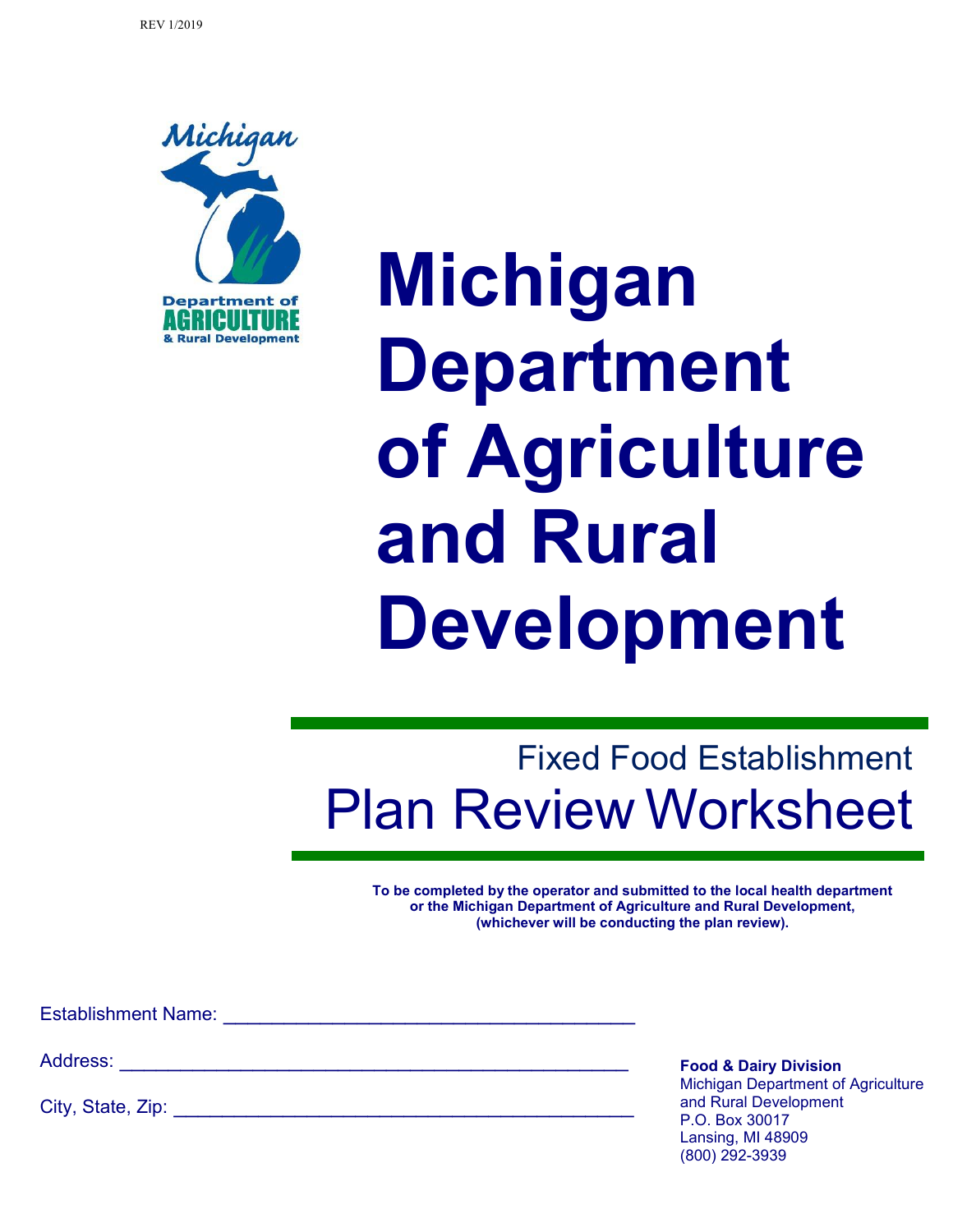**Pages 9-23 ask structural and equipment questions that the operator may wish to have the contractor or architect assist in completing.**

Refer to the Fixed Food Establishment Plan Review Manual for technical assistance in completing this worksheet. This manual is available from your reviewing agency or by visiting; [http://www.michigan.gov/mdard/0,4610,7-125-50772\\_50775\\_51203---,00.html](http://www.michigan.gov/mdard/0,4610,7-125-50772_50775_51203---,00.html)

It is important to complete this document in its entirety. Sections that are left blank may cause delays in the plan review of your food establishment. If a section is not pertinent to your operations, writing in NA for not applicable in that section would suffice.

#### **Food Manager Knowledge**

Under the Food Law of 2000, as amended, food establishments are REQUIRED to have a person in charge (PIC) during all hours of operation and at least one active managerial employee that has completed and obtained a Certified Food Manager (CFM) certificate under a program accredited by American National Standards Institute (ANSI). A list of ANSI accredited programs can be found at: **[https://www.ansi.org/Accreditation/credentialing/personnel-certification/food-protection](https://www.ansi.org/Accreditation/credentialing/personnel-certification/food-protection-manager/ALLdirectoryListing?menuID=8&prgID=8&statusID=4)[manager/ALLdirectoryListing?menuID=8&prgID=8&statusID=4](https://www.ansi.org/Accreditation/credentialing/personnel-certification/food-protection-manager/ALLdirectoryListing?menuID=8&prgID=8&statusID=4)**

A designated person in charge shall demonstrate knowledge of foodborne disease prevention, application of food safety, (HACCP) principles, and the requirements of the Food Code.

Please check all that apply:

| Certified Food Manager's (CFM) Certificate submitted: |            | $\Box$ No |
|-------------------------------------------------------|------------|-----------|
| Employee currently in or signed up for CFM class:     | $\Box$ YFS | $\Box$ NO |
| If yes, submit invoice for class.                     |            |           |

#### **Menu**

It is REQUIRED to provide a full menu including all beverages or minimally a list of foods offered. The menu does not have to be the final print version; this will be requested later. It is suggested that a "proof" copy of the menu be submitted for approval prior to final printing. Additionally, it should be noted if the establishment will host guest chefs or "popup" restaurants that may serve food items not listed on the menu.

The customer must be informed by means of a consumer advisory that a menu item contains raw or undercooked foods of animal origin. A guidance document on providing a consumer advisory can be found at[:](http://www.michigan.gov/documents/mda/MDA_FCConsAdvisMay08_245934_7.pdf) [http://www.michigan.gov/documents/mda/MDA\\_FCConsAdvisMay08\\_245934\\_7.pdf](http://www.michigan.gov/documents/mda/MDA_FCConsAdvisMay08_245934_7.pdf)

| Menu submitted:                                             | $\Box$ YFS | $\Box$ NO |
|-------------------------------------------------------------|------------|-----------|
| Will establishment host guest chefs or "popup" restaurants: | $\Box$ YFS | $\Box$ NO |
| Menu items contain raw or undercooked animal-based foods:   | $\Box$ YFS | $\Box$ NO |
| If YES, the menu contains a consumer advisory:              | $\Box$ YFS | $\Box$ NO |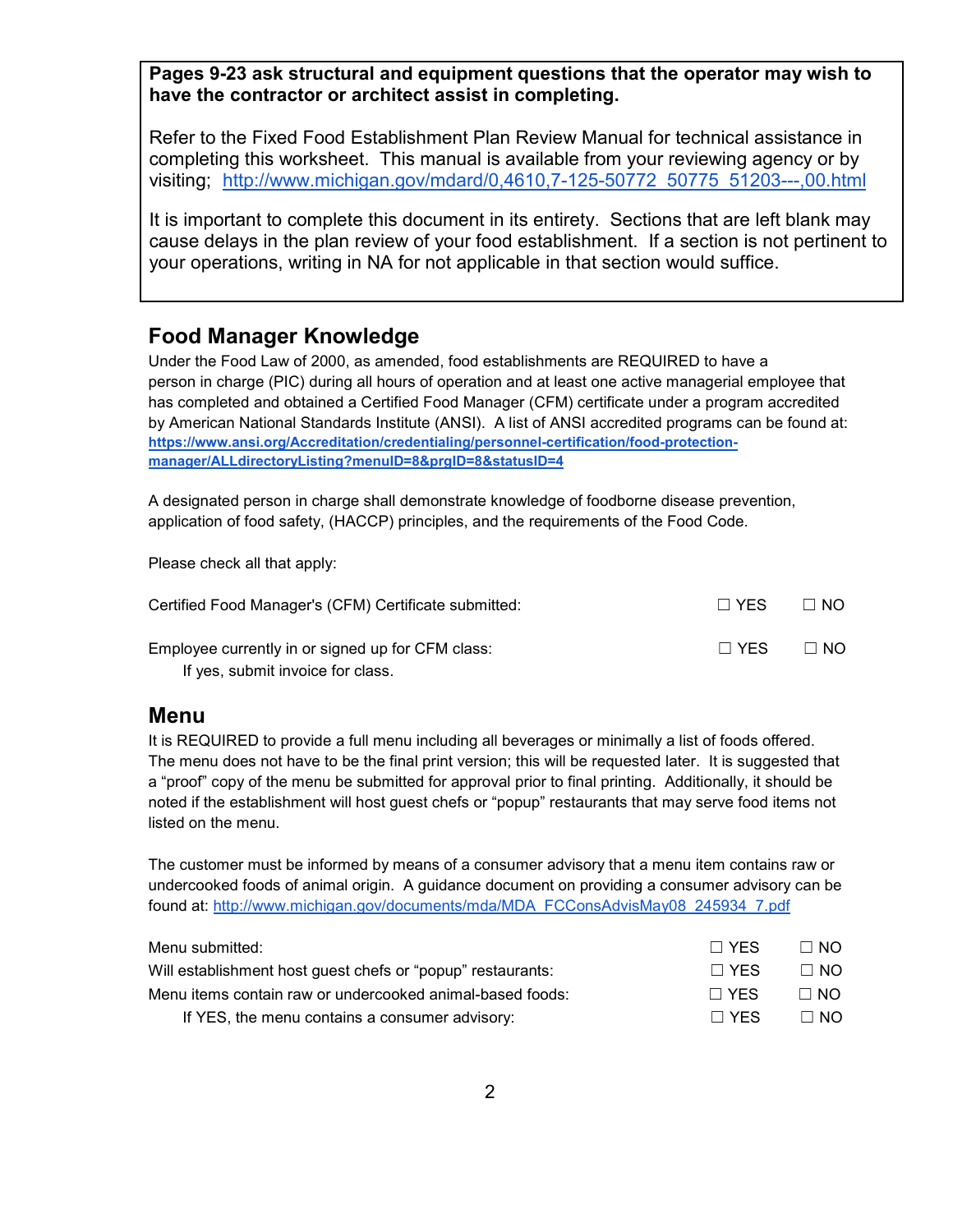#### **SOP's and HACCP**

It is REQUIRED to provide a full set of Standard Operating Procedures (SOP's). A SOP manual can be accessed at: [http://www.michigan.gov/mdard/0,4610,7-125-50772\\_50775\\_51203---,00.html .](http://www.michigan.gov/mdard/0,4610,7-125-50772_50775_51203---,00.html) [SOPs](http://www.michigan.gov/mdard/0,4610,7-125-50772_50775_51203---,00.html) should [be](http://www.michigan.gov/mdard/0,4610,7-125-50772_50775_51203---,00.html) [specific](http://www.michigan.gov/mdard/0,4610,7-125-50772_50775_51203---,00.html) [to](http://www.michigan.gov/mdard/0,4610,7-125-50772_50775_51203---,00.html) [your](http://www.michigan.gov/mdard/0,4610,7-125-50772_50775_51203---,00.html) [menu](http://www.michigan.gov/mdard/0,4610,7-125-50772_50775_51203---,00.html), food processes, [and](http://www.michigan.gov/mdard/0,4610,7-125-50772_50775_51203---,00.html) [equipment.](http://www.michigan.gov/mdard/0,4610,7-125-50772_50775_51203---,00.html)

Standard Operating Procedures (SOP's) submitted: ☐ YES ☐ NO

Hazard Analysis and Critical Control Points (HACCP) plan is a written document that outlines the formal procedure for specialized food processes such as smoking food for preservation, curing, reduced oxygen packaging, fermentation, and/or packaging raw unpasteurized juice (FDA Food Code 3-404.11, 3-502.11, 3-502.12, 3-801.11). Products produced for wholesale under the Code of Federal Regulations, may also require specific HACCP plans under these regulations. Please consult your regulatory agency if you plan to wholesale products (i.e. sell to another retail or food service operation).

| Facility performing a specialized food process: | $\Box$ YES $\Box$ NO |  |
|-------------------------------------------------|----------------------|--|
| If YES, HACCP plan submitted:                   | $\Box$ YES $\Box$ NO |  |
| Facility making products to wholesale:          | $\Box$ YES $\Box$ NO |  |

**\*\*Submission of a HACCP plan, during the plan review process, does not mean the submitted HACCP plan is automatically approved. Further review of your submitted HACCP plan by the regulatory authority will be conducted and communicated with you.**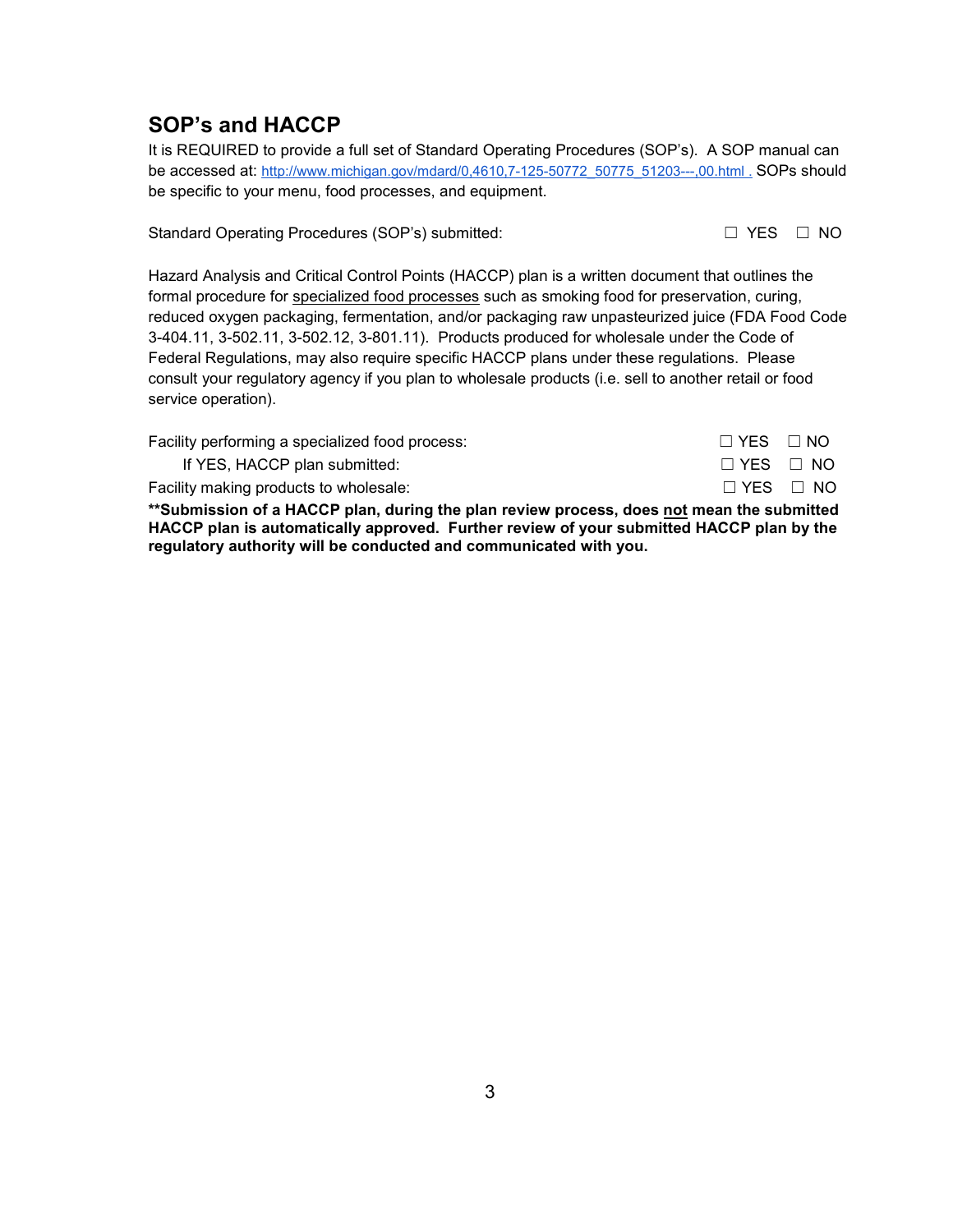# **Food Preparation Review**

(See Fixed Food Establishment Plan Review Manual Parts 1 and 3)

1. How will time/temperature control for safety (TCS) food be thawed?List food items that apply.

| <b>Thawing Method</b>                   | Food less than 1" thick | Food more than 1" thick |
|-----------------------------------------|-------------------------|-------------------------|
| Refrigeration                           |                         |                         |
| Running water (less than 70°F)          |                         |                         |
| Microwave as part of cooking<br>process |                         |                         |
| Cook from frozen                        |                         |                         |
| Other (please describe):                |                         |                         |

2. Cooking and reheating TCS foods: List all cooking or reheating equipment and mark all applicable boxes for the listed equipment.

| <b>Equipment Name</b> | Cooking | Reheating | New | Used | NSF Certified or<br>Equivalent |
|-----------------------|---------|-----------|-----|------|--------------------------------|
|                       |         |           |     |      |                                |
|                       |         |           |     |      |                                |
|                       |         |           |     |      |                                |
|                       |         |           |     |      |                                |
|                       |         |           |     |      |                                |
|                       |         |           |     |      |                                |
|                       |         |           |     |      |                                |
|                       |         |           |     |      |                                |
|                       |         |           |     |      |                                |
|                       |         |           |     |      |                                |
|                       |         |           |     |      |                                |
|                       |         |           |     |      |                                |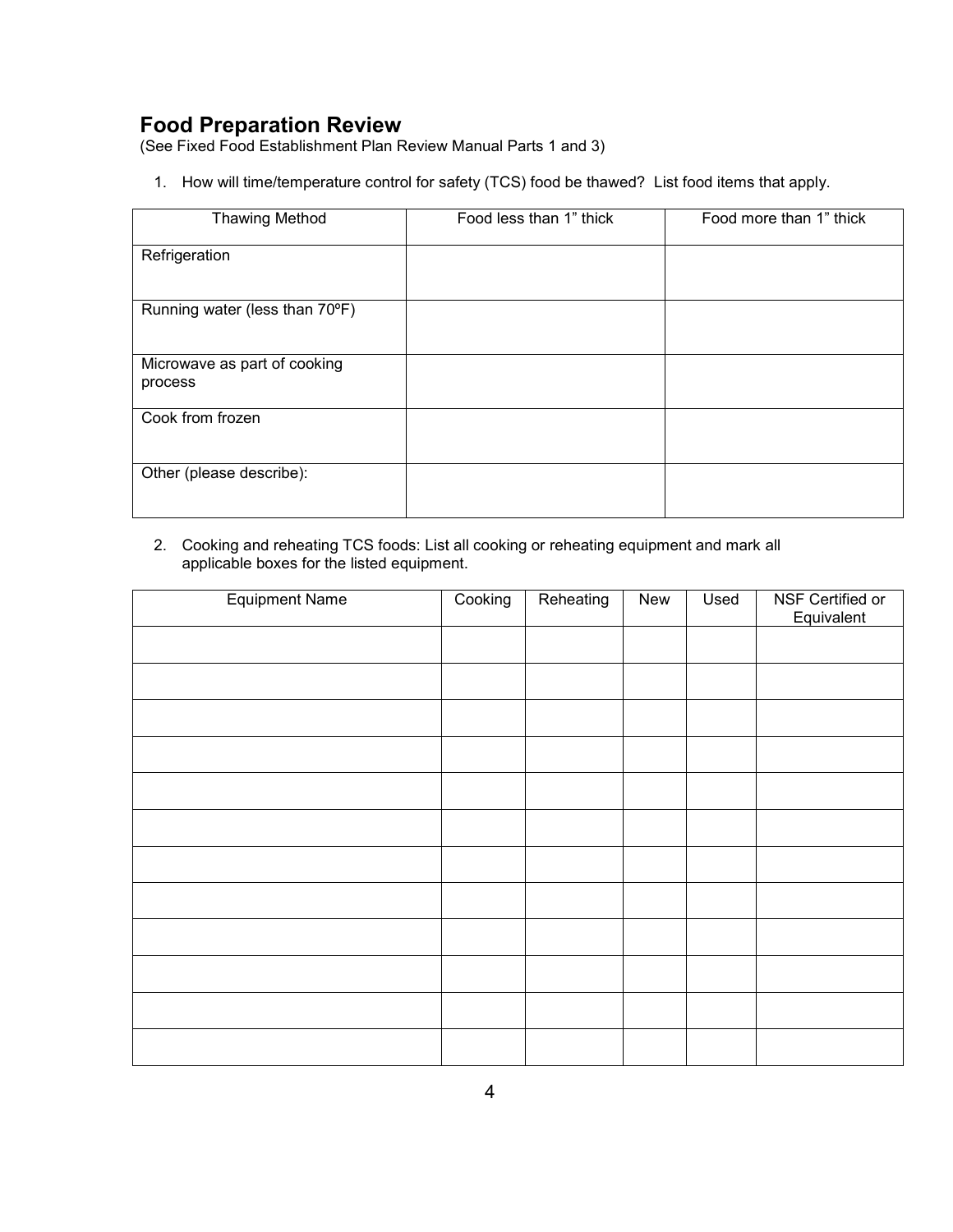| <b>Equipment Name</b>                                                                                                                                                                                                                                                                                                                                            | Hot<br>Hold | Cold<br>Hold | New | Used          | NSF Certified or<br>Equivalent |
|------------------------------------------------------------------------------------------------------------------------------------------------------------------------------------------------------------------------------------------------------------------------------------------------------------------------------------------------------------------|-------------|--------------|-----|---------------|--------------------------------|
|                                                                                                                                                                                                                                                                                                                                                                  |             |              |     |               |                                |
|                                                                                                                                                                                                                                                                                                                                                                  |             |              |     |               |                                |
|                                                                                                                                                                                                                                                                                                                                                                  |             |              |     |               |                                |
|                                                                                                                                                                                                                                                                                                                                                                  |             |              |     |               |                                |
|                                                                                                                                                                                                                                                                                                                                                                  |             |              |     |               |                                |
|                                                                                                                                                                                                                                                                                                                                                                  |             |              |     |               |                                |
|                                                                                                                                                                                                                                                                                                                                                                  |             |              |     |               |                                |
|                                                                                                                                                                                                                                                                                                                                                                  |             |              |     |               |                                |
|                                                                                                                                                                                                                                                                                                                                                                  |             |              |     |               |                                |
|                                                                                                                                                                                                                                                                                                                                                                  |             |              |     |               |                                |
|                                                                                                                                                                                                                                                                                                                                                                  |             |              |     |               |                                |
| 4. Will ice be used as a refrigerant for TCS food?<br>$\mathbf{R}$ $\mathbf{V}$ $\mathbf{P}$ $\mathbf{A}$ $\mathbf{B}$ and $\mathbf{A}$ $\mathbf{B}$ and $\mathbf{B}$ and $\mathbf{B}$ and $\mathbf{B}$ and $\mathbf{B}$ and $\mathbf{B}$ and $\mathbf{B}$ and $\mathbf{B}$ and $\mathbf{B}$ and $\mathbf{B}$ and $\mathbf{B}$ and $\mathbf{B}$ and $\mathbf{B}$ |             |              |     | $\square$ YES | $\Box$ NO                      |

3. Hot and cold holding of TCS food: List all hot or cold holding equipment and mark all applicable boxes for listed equipment.

If YES, list the types of foods involved. Ensure this process is described within your standard operating procedures.

5. Will time as a public health control be used instead of hot or cold holding?  $\Box$  YES  $\Box$  NO

\_\_\_\_\_\_\_\_\_\_\_\_\_\_\_\_\_\_\_\_\_\_\_\_\_\_\_\_\_\_\_\_\_\_\_\_\_\_\_\_\_\_\_\_\_\_\_\_\_\_\_\_\_\_\_\_\_\_\_\_\_\_\_\_\_\_\_\_\_\_\_\_\_\_\_\_\_\_\_\_

\_\_\_\_\_\_\_\_\_\_\_\_\_\_\_\_\_\_\_\_\_\_\_\_\_\_\_\_\_\_\_\_\_\_\_\_\_\_\_\_\_\_\_\_\_\_\_\_\_\_\_\_\_\_\_\_\_\_\_\_\_\_\_\_\_\_\_\_\_\_\_\_\_\_\_\_\_\_\_\_

\_\_\_\_\_\_\_\_\_\_\_\_\_\_\_\_\_\_\_\_\_\_\_\_\_\_\_\_\_\_\_\_\_\_\_\_\_\_\_\_\_\_\_\_\_\_\_\_\_\_\_\_\_\_\_\_\_\_\_\_\_\_\_\_\_\_\_\_\_\_\_\_\_\_\_\_\_\_\_\_

\_\_\_\_\_\_\_\_\_\_\_\_\_\_\_\_\_\_\_\_\_\_\_\_\_\_\_\_\_\_\_\_\_\_\_\_\_\_\_\_\_\_\_\_\_\_\_\_\_\_\_\_\_\_\_\_\_\_\_\_\_\_\_\_\_\_\_\_\_\_\_\_\_\_\_\_\_\_\_\_

\_\_\_\_\_\_\_\_\_\_\_\_\_\_\_\_\_\_\_\_\_\_\_\_\_\_\_\_\_\_\_\_\_\_\_\_\_\_\_\_\_\_\_\_\_\_\_\_\_\_\_\_\_\_\_\_\_\_\_\_\_\_\_\_\_\_\_\_\_\_\_\_\_\_\_\_\_\_\_\_

\_\_\_\_\_\_\_\_\_\_\_\_\_\_\_\_\_\_\_\_\_\_\_\_\_\_\_\_\_\_\_\_\_\_\_\_\_\_\_\_\_\_\_\_\_\_\_\_\_\_\_\_\_\_\_\_\_\_\_\_\_\_\_\_\_\_\_\_\_\_\_\_\_\_\_\_\_\_\_\_

\_\_\_\_\_\_\_\_\_\_\_\_\_\_\_\_\_\_\_\_\_\_\_\_\_\_\_\_\_\_\_\_\_\_\_\_\_\_\_\_\_\_\_\_\_\_\_\_\_\_\_\_\_\_\_\_\_\_\_\_\_\_\_\_\_\_\_\_\_\_\_\_\_\_\_\_\_\_\_\_

\_\_\_\_\_\_\_\_\_\_\_\_\_\_\_\_\_\_\_\_\_\_\_\_\_\_\_\_\_\_\_\_\_\_\_\_\_\_\_\_\_\_\_\_\_\_\_\_\_\_\_\_\_\_\_\_\_\_\_\_\_\_\_\_\_\_\_\_\_\_\_\_\_\_\_\_\_\_\_\_

If YES, list the types of foods involved. As a reminder, a standard operating procedure must be submitted for this process.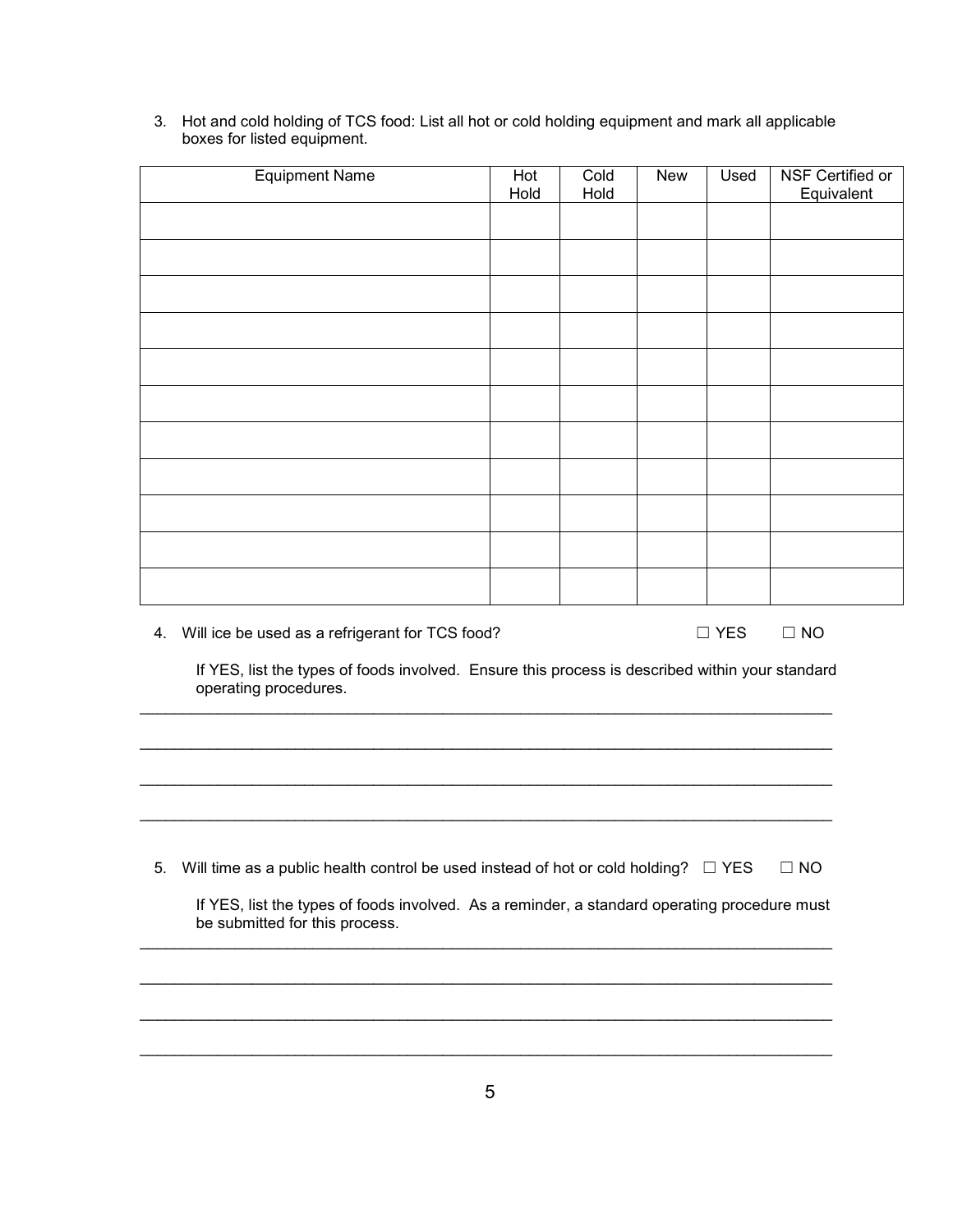6. Cooling TCS food: List foods that will be cooled using each of the following methods. Hot TCS foods must be cooled from 135ºF to 70ºF in 2 hours or less and within a total of 6 hours from 135ºF to 41ºF or less. If prepared from room temperature or pre-chilled ingredients (i.e. tuna salad) then the foods must be cooled from 70ºF to 41ºF within 4 hours.

| <b>Cooling Method</b>           | Food Items |
|---------------------------------|------------|
| Shallow pans                    |            |
| under refrigeration             |            |
|                                 |            |
| Ice bath                        |            |
|                                 |            |
|                                 |            |
| <b>Volume Reduction</b>         |            |
| (e.g. quartering a large roast) |            |
|                                 |            |
| Rapid chill equipment           |            |
| (e.g., blast chillers)          |            |
|                                 |            |
|                                 |            |
| Ice paddles                     |            |
|                                 |            |
|                                 |            |
| Other (describe method as       |            |
| well as listing foods)          |            |
|                                 |            |

7. Bare hand contact: How will employees avoid bare hand contact with ready-to-eat foods? Check all that apply.

| Disposable Gloves<br>$\Box$            | Deli Tissue                                                       |                      |                |
|----------------------------------------|-------------------------------------------------------------------|----------------------|----------------|
| Suitable Utensils                      | $\Box$ Other: Describe:                                           |                      |                |
| 8.<br>Will produce be cleaned on-site? | If YES, describe which sink(s) will be used for food preparation: | <b>YES</b><br>$\Box$ | NO.<br>$\perp$ |
|                                        |                                                                   |                      |                |

\_\_\_\_\_\_\_\_\_\_\_\_\_\_\_\_\_\_\_\_\_\_\_\_\_\_\_\_\_\_\_\_\_\_\_\_\_\_\_\_\_\_\_\_\_\_\_\_\_\_\_\_\_\_\_\_\_\_\_\_\_\_\_\_\_\_\_\_\_\_\_\_\_\_\_\_\_\_\_\_

\_\_\_\_\_\_\_\_\_\_\_\_\_\_\_\_\_\_\_\_\_\_\_\_\_\_\_\_\_\_\_\_\_\_\_\_\_\_\_\_\_\_\_\_\_\_\_\_\_\_\_\_\_\_\_\_\_\_\_\_\_\_\_\_\_\_\_\_\_\_\_\_\_\_\_\_\_\_\_\_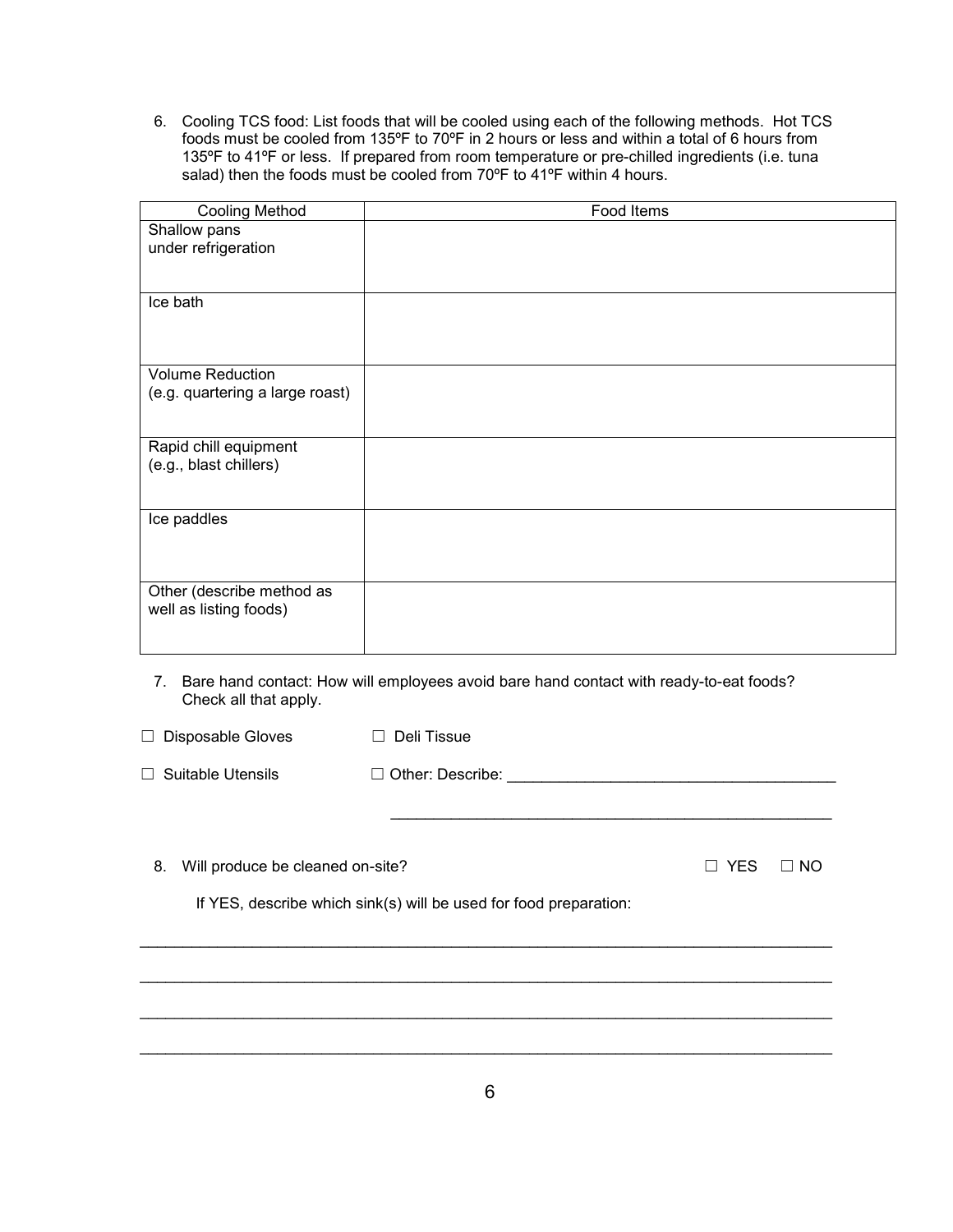9. Date marking: When TCS food is ready-to-eat and will be kept under refrigeration for more than 24 hours after preparation/opening, a date marking system must be utilized. Note: The day of preparation counts as Day 1.

| Will the establishment have food items that must be date marked? | $\Box$ YES $\Box$ NO |  |
|------------------------------------------------------------------|----------------------|--|
|------------------------------------------------------------------|----------------------|--|

If YES, list the foods or types of foods involved. Ensure a standard operating procedure is submitted for this process.

\_\_\_\_\_\_\_\_\_\_\_\_\_\_\_\_\_\_\_\_\_\_\_\_\_\_\_\_\_\_\_\_\_\_\_\_\_\_\_\_\_\_\_\_\_\_\_\_\_\_\_\_\_\_\_\_\_\_\_\_\_\_\_\_\_\_\_\_\_\_\_\_\_\_\_\_\_\_\_\_

\_\_\_\_\_\_\_\_\_\_\_\_\_\_\_\_\_\_\_\_\_\_\_\_\_\_\_\_\_\_\_\_\_\_\_\_\_\_\_\_\_\_\_\_\_\_\_\_\_\_\_\_\_\_\_\_\_\_\_\_\_\_\_\_\_\_\_\_\_\_\_\_\_\_\_\_\_\_\_\_

\_\_\_\_\_\_\_\_\_\_\_\_\_\_\_\_\_\_\_\_\_\_\_\_\_\_\_\_\_\_\_\_\_\_\_\_\_\_\_\_\_\_\_\_\_\_\_\_\_\_\_\_\_\_\_\_\_\_\_\_\_\_\_\_\_\_\_\_\_\_\_\_\_\_\_\_\_\_\_\_

\_\_\_\_\_\_\_\_\_\_\_\_\_\_\_\_\_\_\_\_\_\_\_\_\_\_\_\_\_\_\_\_\_\_\_\_\_\_\_\_\_\_\_\_\_\_\_\_\_\_\_\_\_\_\_\_\_\_\_\_\_\_\_\_\_\_\_\_\_\_\_\_\_\_\_\_\_\_\_\_

10. Catering/off-Site/satellite: This section is intended for food that will be served by establishment employees off-site from the planned establishment. This section does not pertain to the delivery of pre-ordered food to a customer (e.g. delivering a pizza).

Complete section A through F, if establishment employees will be serving food off-site at other locations.

\_\_\_\_\_\_\_\_\_\_\_\_\_\_\_\_\_\_\_\_\_\_\_\_\_\_\_\_\_\_\_\_\_\_\_\_\_\_\_\_\_\_\_\_\_\_\_\_\_\_\_\_\_\_\_\_\_\_\_\_\_\_\_\_\_\_\_\_\_\_\_\_\_\_\_\_\_\_\_\_

\_\_\_\_\_\_\_\_\_\_\_\_\_\_\_\_\_\_\_\_\_\_\_\_\_\_\_\_\_\_\_\_\_\_\_\_\_\_\_\_\_\_\_\_\_\_\_\_\_\_\_\_\_\_\_\_\_\_\_\_\_\_\_\_\_\_\_\_\_\_\_\_\_\_\_\_\_\_\_\_

\_\_\_\_\_\_\_\_\_\_\_\_\_\_\_\_\_\_\_\_\_\_\_\_\_\_\_\_\_\_\_\_\_\_\_\_\_\_\_\_\_\_\_\_\_\_\_\_\_\_\_\_\_\_\_\_\_\_\_\_\_\_\_\_\_\_\_\_\_\_\_\_\_\_\_\_\_\_\_\_

\_\_\_\_\_\_\_\_\_\_\_\_\_\_\_\_\_\_\_\_\_\_\_\_\_\_\_\_\_\_\_\_\_\_\_\_\_\_\_\_\_\_\_\_\_\_\_\_\_\_\_\_\_\_\_\_\_\_\_\_\_\_\_\_\_\_\_\_\_\_\_\_\_\_\_\_\_\_\_\_

\_\_\_\_\_\_\_\_\_\_\_\_\_\_\_\_\_\_\_\_\_\_\_\_\_\_\_\_\_\_\_\_\_\_\_\_\_\_\_\_\_\_\_\_\_\_\_\_\_\_\_\_\_\_\_\_\_\_\_\_\_\_\_\_\_\_\_\_\_\_\_\_\_\_\_\_\_\_\_\_

\_\_\_\_\_\_\_\_\_\_\_\_\_\_\_\_\_\_\_\_\_\_\_\_\_\_\_\_\_\_\_\_\_\_\_\_\_\_\_\_\_\_\_\_\_\_\_\_\_\_\_\_\_\_\_\_\_\_\_\_\_\_\_\_\_\_\_\_\_\_\_\_\_\_\_\_\_\_\_\_

\_\_\_\_\_\_\_\_\_\_\_\_\_\_\_\_\_\_\_\_\_\_\_\_\_\_\_\_\_\_\_\_\_\_\_\_\_\_\_\_\_\_\_\_\_\_\_\_\_\_\_\_\_\_\_\_\_\_\_\_\_\_\_\_\_\_\_\_\_\_\_\_\_\_\_\_\_\_\_\_

\_\_\_\_\_\_\_\_\_\_\_\_\_\_\_\_\_\_\_\_\_\_\_\_\_\_\_\_\_\_\_\_\_\_\_\_\_\_\_\_\_\_\_\_\_\_\_\_\_\_\_\_\_\_\_\_\_\_\_\_\_\_\_\_\_\_\_\_\_\_\_\_\_\_\_\_\_\_\_\_

\_\_\_\_\_\_\_\_\_\_\_\_\_\_\_\_\_\_\_\_\_\_\_\_\_\_\_\_\_\_\_\_\_\_\_\_\_\_\_\_\_\_\_\_\_\_\_\_\_\_\_\_\_\_\_\_\_\_\_\_\_\_\_\_\_\_\_\_\_\_\_\_\_\_\_\_\_\_\_\_

\_\_\_\_\_\_\_\_\_\_\_\_\_\_\_\_\_\_\_\_\_\_\_\_\_\_\_\_\_\_\_\_\_\_\_\_\_\_\_\_\_\_\_\_\_\_\_\_\_\_\_\_\_\_\_\_\_\_\_\_\_\_\_\_\_\_\_\_\_\_\_\_\_\_\_\_\_\_\_\_

\_\_\_\_\_\_\_\_\_\_\_\_\_\_\_\_\_\_\_\_\_\_\_\_\_\_\_\_\_\_\_\_\_\_\_\_\_\_\_\_\_\_\_\_\_\_\_\_\_\_\_\_\_\_\_\_\_\_\_\_\_\_\_\_\_\_\_\_\_\_\_\_\_\_\_\_\_\_\_\_

\_\_\_\_\_\_\_\_\_\_\_\_\_\_\_\_\_\_\_\_\_\_\_\_\_\_\_\_\_\_\_\_\_\_\_\_\_\_\_\_\_\_\_\_\_\_\_\_\_\_\_\_\_\_\_\_\_\_\_\_\_\_\_\_\_\_\_\_\_\_\_\_\_\_\_\_\_\_\_\_

A. List of menu items to be served off-site:

- B. Maximum number of meals per day taken to or prepared at off-site location:
- C. How will hot food be held at proper temperature during transportation and at the off-site location?

D. How will cold food be held at proper temperature during transportation and at the off-site location?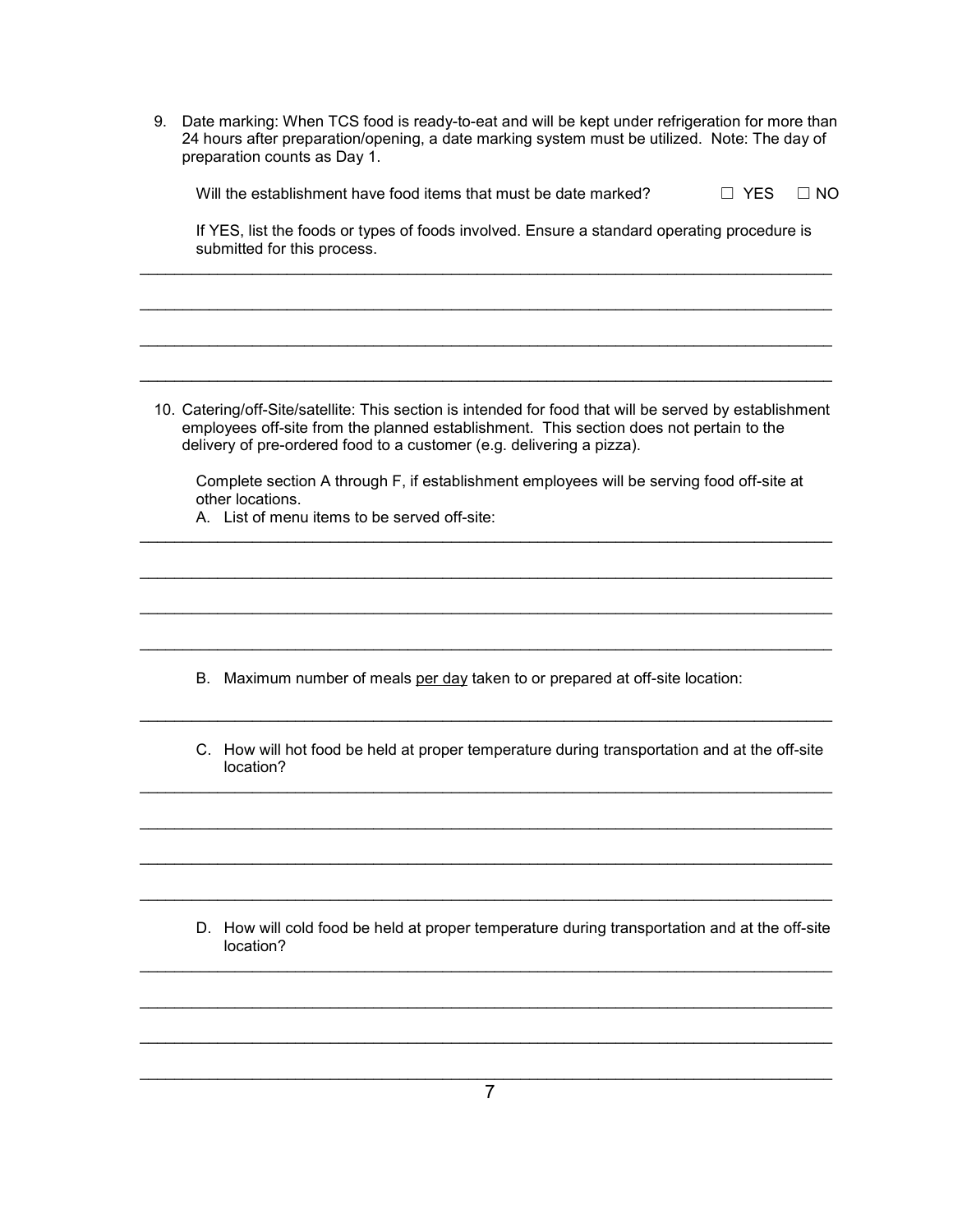- E. What type of vehicle(s) will be used to transport food?
- F. What types of food shields or food protection devices will be used at the off-site location? (See plan review manual Part 4)

\_\_\_\_\_\_\_\_\_\_\_\_\_\_\_\_\_\_\_\_\_\_\_\_\_\_\_\_\_\_\_\_\_\_\_\_\_\_\_\_\_\_\_\_\_\_\_\_\_\_\_\_\_\_\_\_\_\_\_\_\_\_\_\_\_\_\_\_\_\_\_\_\_\_\_\_\_\_\_\_

\_\_\_\_\_\_\_\_\_\_\_\_\_\_\_\_\_\_\_\_\_\_\_\_\_\_\_\_\_\_\_\_\_\_\_\_\_\_\_\_\_\_\_\_\_\_\_\_\_\_\_\_\_\_\_\_\_\_\_\_\_\_\_\_\_\_\_\_\_\_\_\_\_\_\_\_\_\_\_\_

\_\_\_\_\_\_\_\_\_\_\_\_\_\_\_\_\_\_\_\_\_\_\_\_\_\_\_\_\_\_\_\_\_\_\_\_\_\_\_\_\_\_\_\_\_\_\_\_\_\_\_\_\_\_\_\_\_\_\_\_\_\_\_\_\_\_\_\_\_\_\_\_\_\_\_\_\_\_\_\_

\_\_\_\_\_\_\_\_\_\_\_\_\_\_\_\_\_\_\_\_\_\_\_\_\_\_\_\_\_\_\_\_\_\_\_\_\_\_\_\_\_\_\_\_\_\_\_\_\_\_\_\_\_\_\_\_\_\_\_\_\_\_\_\_\_\_\_\_\_\_\_\_\_\_\_\_\_\_\_\_

\_\_\_\_\_\_\_\_\_\_\_\_\_\_\_\_\_\_\_\_\_\_\_\_\_\_\_\_\_\_\_\_\_\_\_\_\_\_\_\_\_\_\_\_\_\_\_\_\_\_\_\_\_\_\_\_\_\_\_\_\_\_\_\_\_\_\_\_\_\_\_\_\_\_\_\_\_\_\_\_

\_\_\_\_\_\_\_\_\_\_\_\_\_\_\_\_\_\_\_\_\_\_\_\_\_\_\_\_\_\_\_\_\_\_\_\_\_\_\_\_\_\_\_\_\_\_\_\_\_\_\_\_\_\_\_\_\_\_\_\_\_\_\_\_\_\_\_\_\_\_\_\_\_\_\_\_\_\_\_\_

\*\*\*Food that is prepared off-site from the planned establishment, would not be covered under the planned establishment's food license and additional food licensure may be needed for this off-site food preparation. Consult with your regulatory agency regarding possible additional food licensing.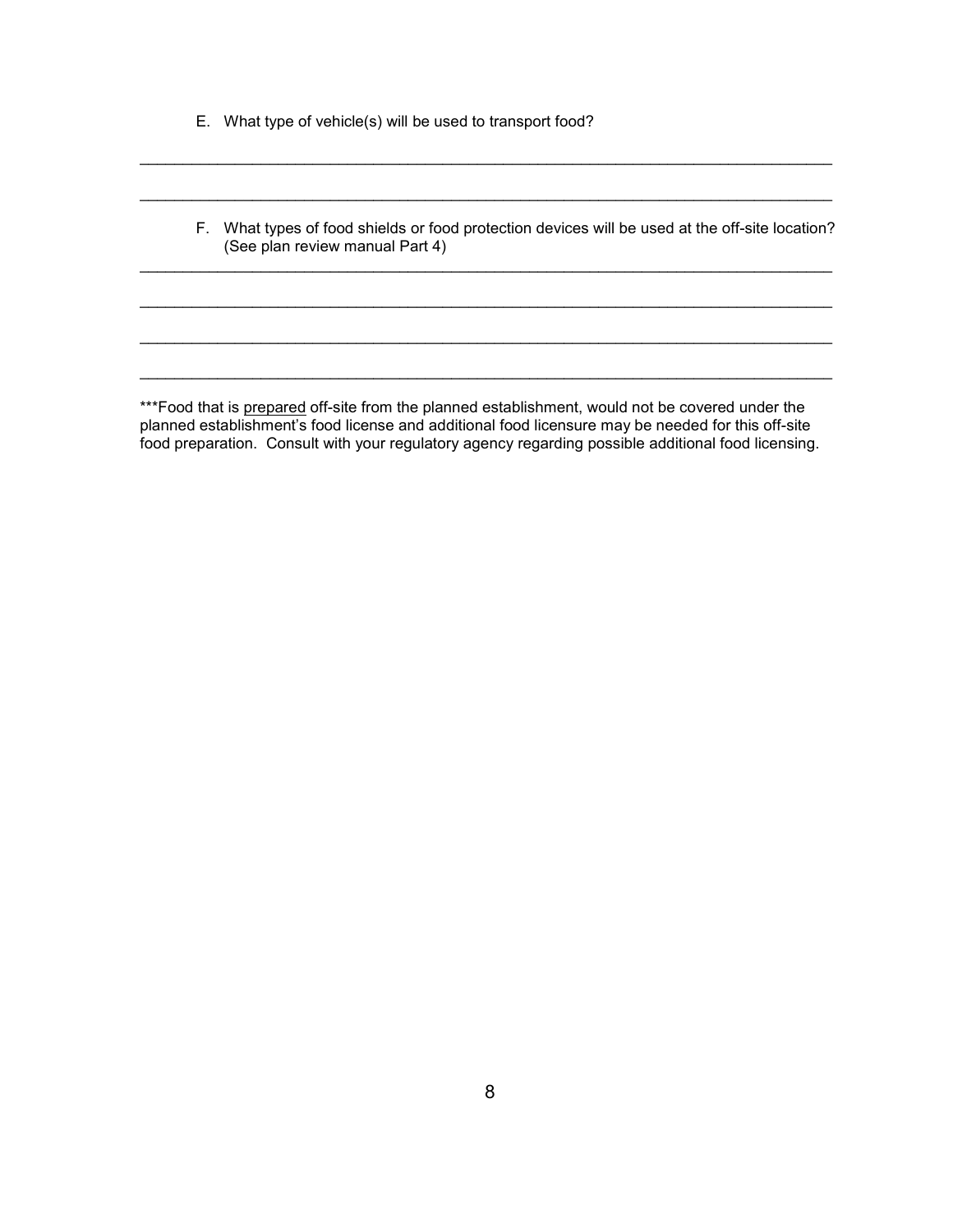## **Sinks & Warewashing Facilities**

(See Fixed Food Establishment Plan Review Manual Part 8)

11. Dishwashing methods, mark all that apply.  $\Box$  Dishmachine  $\Box$  3-Compartment Sink(s)

| <b>Dishwashing Sinks</b>                 | Length (inches) | Width (inches) | Depth (inches) |
|------------------------------------------|-----------------|----------------|----------------|
| 1 <sup>st</sup> 3-compartment sink, size |                 |                |                |
| of compartments (basins)                 |                 |                |                |
| 2 <sup>nd</sup> 3-compartment sink, size |                 |                |                |
| of compartments (basins)                 |                 |                |                |
| 3 <sup>rd</sup> 3-compartment sink, size |                 |                |                |
| of compartments (basins)                 |                 |                |                |

A. The 3-compartment sink must accommodate immersion of the largest item needing cleaning. What is the largest item that will have to be washed in a sink and its size? Please list all dimensions (length, width, and depth or height and diameter for a round item).

\_\_\_\_\_\_\_\_\_\_\_\_\_\_\_\_\_\_\_\_\_\_\_\_\_\_\_\_\_\_\_\_\_\_\_\_\_\_\_\_\_\_\_\_\_\_\_\_\_\_\_\_\_\_\_\_\_\_\_\_\_\_\_\_\_\_\_\_\_\_\_\_\_\_\_\_\_\_\_\_

\_\_\_\_\_\_\_\_\_\_\_\_\_\_\_\_\_\_\_\_\_\_\_\_\_\_\_\_\_\_\_\_\_\_\_\_\_\_\_\_\_\_\_\_\_\_\_\_\_\_\_\_\_\_\_\_\_\_\_\_\_\_\_\_\_\_\_\_\_\_\_\_\_\_\_\_\_\_\_\_

\_\_\_\_\_\_\_\_\_\_\_\_\_\_\_\_\_\_\_\_\_\_\_\_\_\_\_\_\_\_\_\_\_\_\_\_\_\_\_\_\_\_\_\_\_\_\_\_\_\_\_\_\_\_\_\_\_\_\_\_\_\_\_\_\_\_\_\_\_\_\_\_\_\_\_\_\_\_\_\_

\_\_\_\_\_\_\_\_\_\_\_\_\_\_\_\_\_\_\_\_\_\_\_\_\_\_\_\_\_\_\_\_\_\_\_\_\_\_\_\_\_\_\_\_\_\_\_\_\_\_\_\_\_\_\_\_\_\_\_\_\_\_\_\_\_\_\_\_\_\_\_\_\_\_\_\_\_\_\_\_

- B. List the location of all garbage disposals (Disposals cannot be in a food preparation sink or the basin of a warewashing sink.)
- C. If a dishmachine/glasswasher will be utilized, list the make and model number of unit and how the unit will sanitize (e.g. chemical or high temperature).

| Dishmachine/Glasswasher | Make | Model # | Sanitizing Method |
|-------------------------|------|---------|-------------------|
| 1 <sup>st</sup> Unit    |      |         |                   |
| 2 <sup>nd</sup> Unit    |      |         |                   |
| 3rd Unit                |      |         |                   |

12. What type of mop (service) sink will be provided (e.g. curbed floor drain, mop sink on legs, etc.)? Ensure location of this sink is indicated on the equipment plan.

\_\_\_\_\_\_\_\_\_\_\_\_\_\_\_\_\_\_\_\_\_\_\_\_\_\_\_\_\_\_\_\_\_\_\_\_\_\_\_\_\_\_\_\_\_\_\_\_\_\_\_\_\_\_\_\_\_\_\_\_\_\_\_\_\_\_\_\_\_\_\_\_\_\_\_\_\_\_\_

\_\_\_\_\_\_\_\_\_\_\_\_\_\_\_\_\_\_\_\_\_\_\_\_\_\_\_\_\_\_\_\_\_\_\_\_\_\_\_\_\_\_\_\_\_\_\_\_\_\_\_\_\_\_\_\_\_\_\_\_\_\_\_\_\_\_\_\_\_\_\_\_\_\_\_\_\_\_\_

\_\_\_\_\_\_\_\_\_\_\_\_\_\_\_\_\_\_\_\_\_\_\_\_\_\_\_\_\_\_\_\_\_\_\_\_\_\_\_\_\_\_\_\_\_\_\_\_\_\_\_\_\_\_\_\_\_\_\_\_\_\_\_\_\_\_\_\_\_\_\_\_\_\_\_\_\_\_\_

\_\_\_\_\_\_\_\_\_\_\_\_\_\_\_\_\_\_\_\_\_\_\_\_\_\_\_\_\_\_\_\_\_\_\_\_\_\_\_\_\_\_\_\_\_\_\_\_\_\_\_\_\_\_\_\_\_\_\_\_\_\_\_\_\_\_\_\_\_\_\_\_\_\_\_\_\_\_\_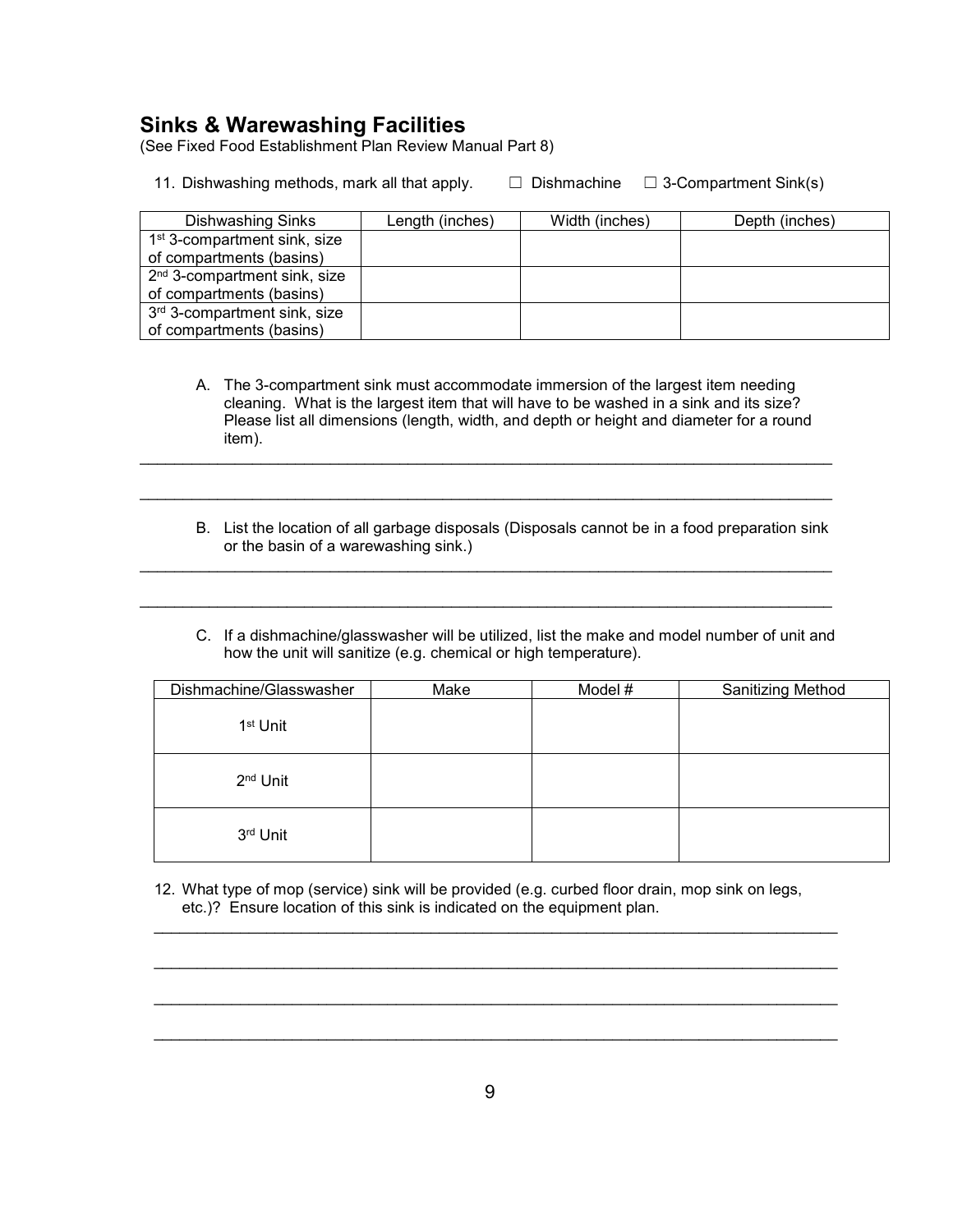# **General**

| (See Fixed Food Establishment Plan Review Manual Part 16)        |                   |              |
|------------------------------------------------------------------|-------------------|--------------|
| 13. Will employee dressing rooms be provided?                    | <b>YES</b>        | NO.          |
| If NO, describe how and where personal belonging will be stored. |                   |              |
|                                                                  |                   |              |
|                                                                  |                   |              |
|                                                                  |                   |              |
| 14. Will laundry be done on-site?                                | <b>YES</b><br>- 1 | $\Box$ NO    |
| If YES, mark which of the following will be used on-site.        | Washer<br>$\perp$ | $\Box$ Dryer |
| Describe what will be laundered on-site.                         |                   |              |
|                                                                  |                   |              |
|                                                                  |                   |              |
|                                                                  |                   |              |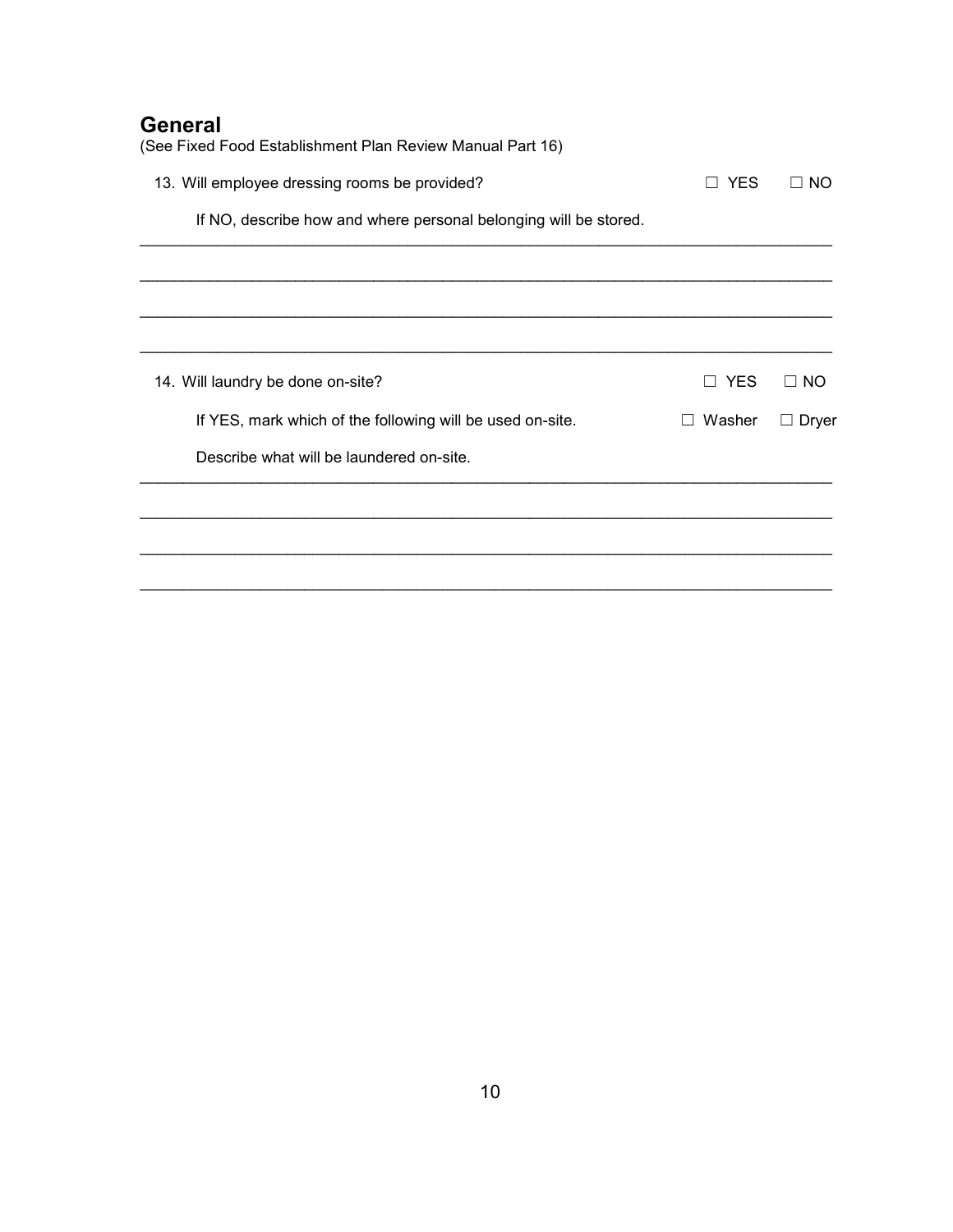# **Room Finish Schedule**

(See Fixed Food Establishment Plan Review Manual Part 10)

Describe the floor, coving, wall, and ceiling materials that will be used in each of the listed areas. See plan review manual Part 10 for a list of possible materials.

| Area                    | Floor | Coving* | Wall | Ceiling |
|-------------------------|-------|---------|------|---------|
| 15. Preparation         |       |         |      |         |
|                         |       |         |      |         |
| 16. Cooking             |       |         |      |         |
|                         |       |         |      |         |
| 17. Dishwashing         |       |         |      |         |
|                         |       |         |      |         |
| 18. Dry Storage         |       |         |      |         |
|                         |       |         |      |         |
| 19. Bar                 |       |         |      |         |
|                         |       |         |      |         |
| 20. Dining              |       |         |      |         |
|                         |       |         |      |         |
| 21. Public and/or       |       |         |      |         |
| Employee<br>Restrooms   |       |         |      |         |
| 22. Dressing            |       |         |      |         |
| Room                    |       |         |      |         |
| 23. Walk-in Cooler      |       |         |      |         |
|                         |       |         |      |         |
| 24. Walk-in             |       |         |      |         |
| Freezer                 |       |         |      |         |
| 25. Garbage<br>Room     |       |         |      |         |
|                         |       |         |      |         |
| 26. Janitor             |       |         |      |         |
| Closet/Mop<br>Sink Room |       |         |      |         |
| $\overline{27}$ .       |       |         |      |         |
|                         |       |         |      |         |
| 28.                     |       |         |      |         |
|                         |       |         |      |         |

\*List the material that will be used to provide a smooth, rounded and cleanable surface where the floor and wall joins. **Note:** Please explain abbreviations.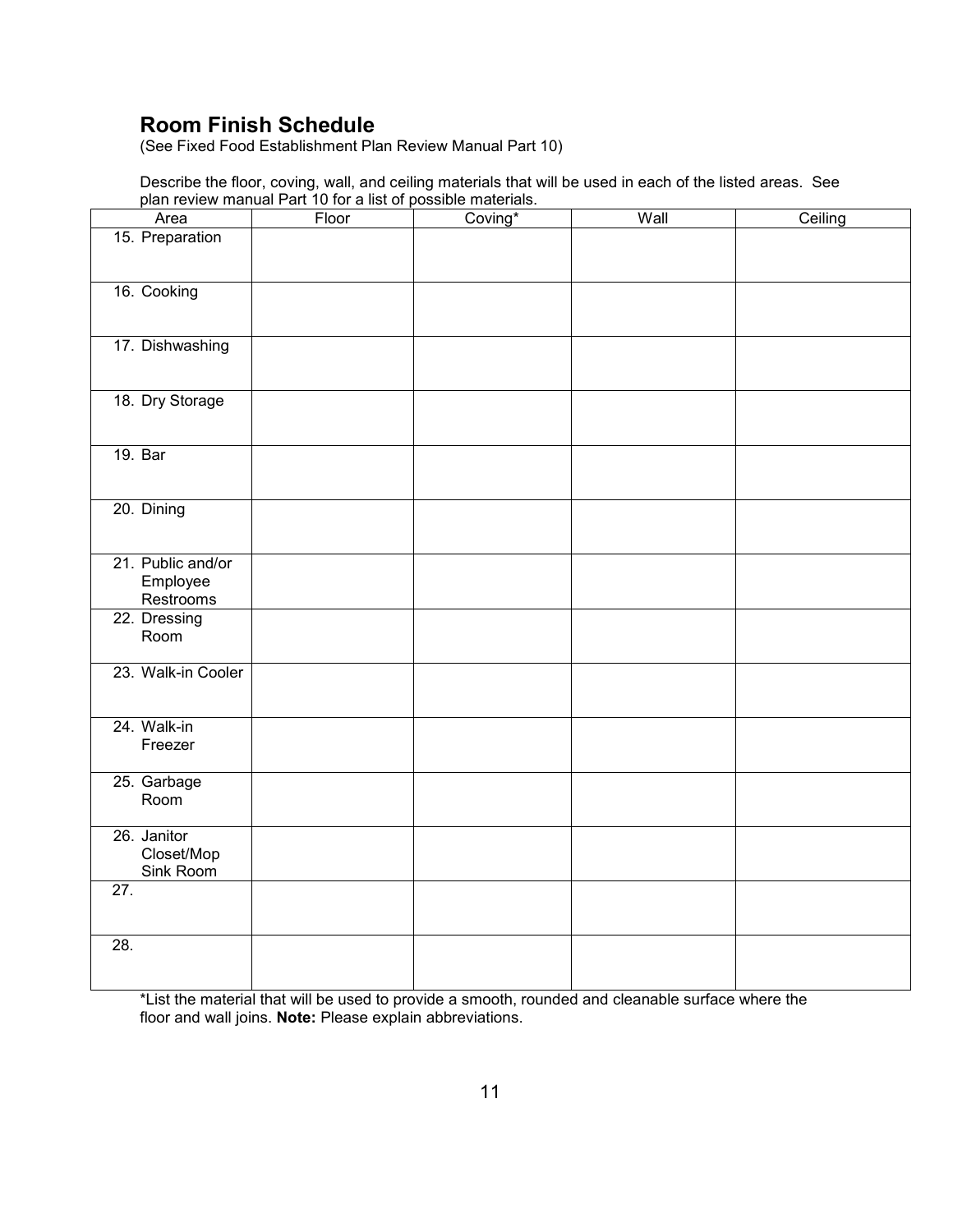# **Water Supply**

| (See Fixed Food Establishment Plan Review Manual Part 5)                                                                                              |                  |                                 |                            |              |
|-------------------------------------------------------------------------------------------------------------------------------------------------------|------------------|---------------------------------|----------------------------|--------------|
| 29. Mark the water supply type:                                                                                                                       | $\Box$ Municipal | $\Box$ Existing Well            | $\Box$ New Well            |              |
| 30. If using a well, is the local health department in the process of approving? $\square$ YES                                                        |                  |                                 |                            | $\Box$ NO*   |
| <b>Sewage Disposal</b><br>(See Fixed Food Establishment Plan Review Manual Part 5)                                                                    |                  |                                 |                            |              |
| 31. Mark the sewage disposal type:                                                                                                                    | Municipal<br>⊔   | $\Box$ Existing Septic<br>Field | $\Box$ New Septic<br>Field |              |
| 32. If using an on-site septic system, is the local health department or Michigan<br>Department of Environmental Quality in the process of approving? |                  |                                 | $\Box$ YES                 | $\Box$ NO*   |
| *It is required that you contact your local health department to begin the approval process.                                                          |                  |                                 |                            |              |
| <b>Insect and Rodent Control</b><br>(See Fixed Food Establishment Plan Review Manual Part 13)                                                         |                  |                                 |                            |              |
| 33. Will outside doors be self-closing?                                                                                                               |                  |                                 | YES                        | $\square$ NO |
| 34. Will the facility have a drive-thru or walk-up window?                                                                                            |                  |                                 | YES                        | $\Box$ NO    |
| If YES, describe the method of pest entrance prevention (e.g. self-closing unit, air curtains,<br>other effective means, etc.)                        |                  |                                 |                            |              |
|                                                                                                                                                       |                  |                                 |                            |              |
|                                                                                                                                                       |                  |                                 |                            |              |
|                                                                                                                                                       |                  |                                 |                            |              |
|                                                                                                                                                       |                  |                                 |                            |              |
|                                                                                                                                                       |                  |                                 |                            |              |
|                                                                                                                                                       |                  |                                 |                            |              |
|                                                                                                                                                       |                  |                                 |                            |              |
| 35. Will openings around pipes, electrical conduits,<br>chases, and other wall perforations be sealed?                                                |                  |                                 | <b>YES</b>                 | $\Box$ NO    |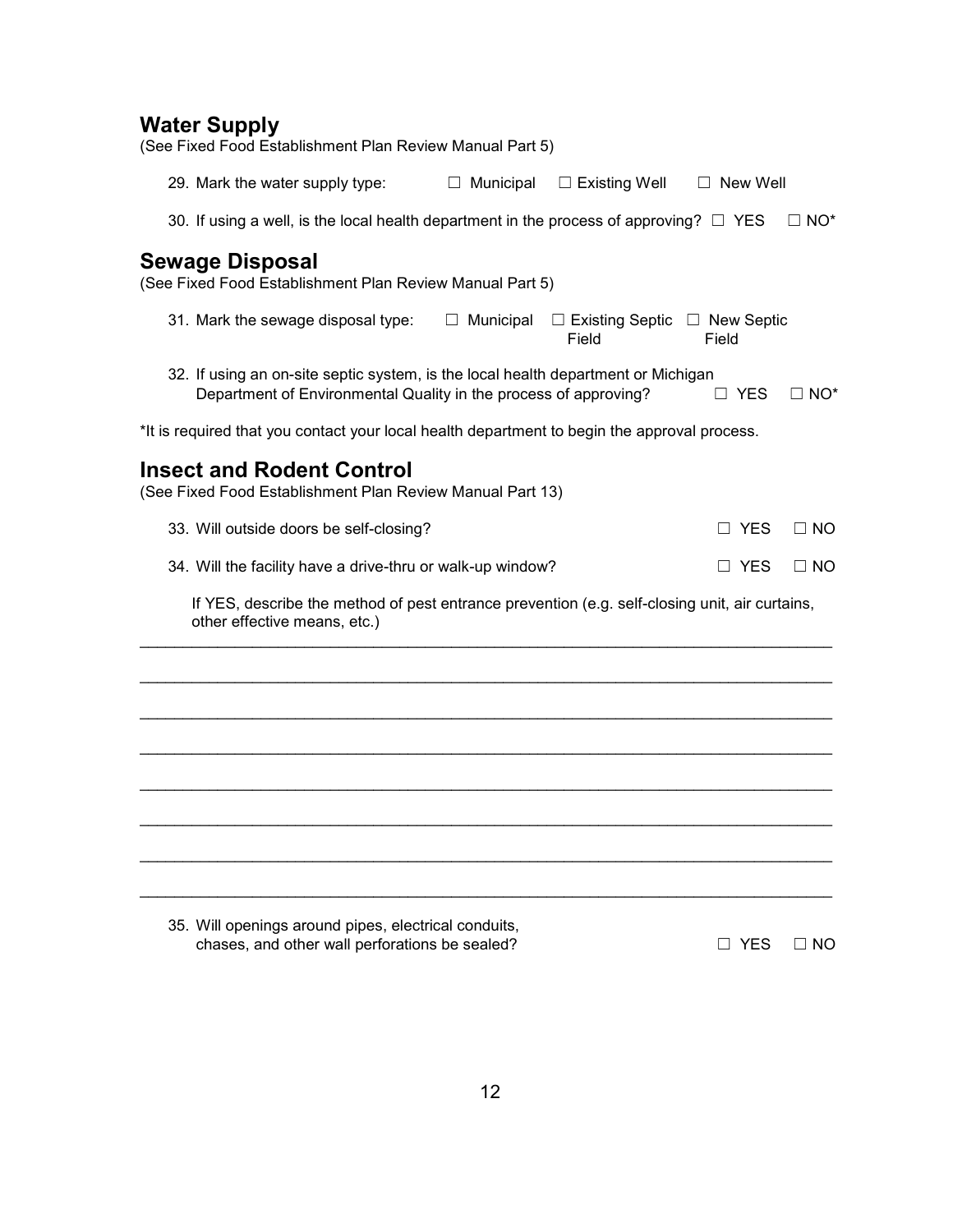## **Solid Waste/Refuse Storage**

(See Fixed Food Establishment Plan Review Manual Part 17)

- 36. Outside Solid Waste/Refuse Storage
	- A. What type of storage will be used?  $\Box$  Compactor\*  $\Box$  Dumpster\*  $\Box$  Cans

\_\_\_\_\_\_\_\_\_\_\_\_\_\_\_\_\_\_\_\_\_\_\_\_\_\_\_\_\_\_\_\_\_\_\_\_\_\_\_\_\_\_\_\_\_\_\_\_\_\_\_\_\_\_\_\_\_\_\_\_\_\_\_\_\_\_\_\_\_\_\_\_\_\_\_\_\_\_\_\_

\_\_\_\_\_\_\_\_\_\_\_\_\_\_\_\_\_\_\_\_\_\_\_\_\_\_\_\_\_\_\_\_\_\_\_\_\_\_\_\_\_\_\_\_\_\_\_\_\_\_\_\_\_\_\_\_\_\_\_\_\_\_\_\_\_\_\_\_\_\_\_\_\_\_\_\_\_\_\_\_

\_\_\_\_\_\_\_\_\_\_\_\_\_\_\_\_\_\_\_\_\_\_\_\_\_\_\_\_\_\_\_\_\_\_\_\_\_\_\_\_\_\_\_\_\_\_\_\_\_\_\_\_\_\_\_\_\_\_\_\_\_\_\_\_\_\_\_\_\_\_\_\_\_\_\_\_\_\_\_\_

\_\_\_\_\_\_\_\_\_\_\_\_\_\_\_\_\_\_\_\_\_\_\_\_\_\_\_\_\_\_\_\_\_\_\_\_\_\_\_\_\_\_\_\_\_\_\_\_\_\_\_\_\_\_\_\_\_\_\_\_\_\_\_\_\_\_\_\_\_\_\_\_\_\_\_\_\_\_\_\_

\_\_\_\_\_\_\_\_\_\_\_\_\_\_\_\_\_\_\_\_\_\_\_\_\_\_\_\_\_\_\_\_\_\_\_\_\_\_\_\_\_\_\_\_\_\_\_\_\_\_\_\_\_\_\_\_\_\_\_\_\_\_\_\_\_\_\_\_\_\_\_\_\_\_\_\_\_\_\_\_

\_\_\_\_\_\_\_\_\_\_\_\_\_\_\_\_\_\_\_\_\_\_\_\_\_\_\_\_\_\_\_\_\_\_\_\_\_\_\_\_\_\_\_\_\_\_\_\_\_\_\_\_\_\_\_\_\_\_\_\_\_\_\_\_\_\_\_\_\_\_\_\_\_\_\_\_\_\_\_\_

\_\_\_\_\_\_\_\_\_\_\_\_\_\_\_\_\_\_\_\_\_\_\_\_\_\_\_\_\_\_\_\_\_\_\_\_\_\_\_\_\_\_\_\_\_\_\_\_\_\_\_\_\_\_\_\_\_\_\_\_\_\_\_\_\_\_\_\_\_\_\_\_\_\_\_\_\_\_\_\_

\_\_\_\_\_\_\_\_\_\_\_\_\_\_\_\_\_\_\_\_\_\_\_\_\_\_\_\_\_\_\_\_\_\_\_\_\_\_\_\_\_\_\_\_\_\_\_\_\_\_\_\_\_\_\_\_\_\_\_\_\_\_\_\_\_\_\_\_\_\_\_\_\_\_\_\_\_\_\_\_

B. Describe the type of surface that will be under the container.

C. What is the anticipated minimum pick-up frequency?

D. Describe how solid waste/refuse will be transported from the interior of the establishment to the outside waste/refuse storage area.

\*Remember to show details on site plan, including unit location and slope of surface under the unit.

\_\_\_\_\_\_\_\_\_\_\_\_\_\_\_\_\_\_\_\_\_\_\_\_\_\_\_\_\_\_\_\_\_\_\_\_\_\_\_\_\_\_\_\_\_\_\_\_\_\_\_\_\_\_\_\_\_\_\_\_\_\_\_\_\_\_\_\_\_\_\_\_\_\_\_\_\_\_\_\_

\_\_\_\_\_\_\_\_\_\_\_\_\_\_\_\_\_\_\_\_\_\_\_\_\_\_\_\_\_\_\_\_\_\_\_\_\_\_\_\_\_\_\_\_\_\_\_\_\_\_\_\_\_\_\_\_\_\_\_\_\_\_\_\_\_\_\_\_\_\_\_\_\_\_\_\_\_\_\_\_

\_\_\_\_\_\_\_\_\_\_\_\_\_\_\_\_\_\_\_\_\_\_\_\_\_\_\_\_\_\_\_\_\_\_\_\_\_\_\_\_\_\_\_\_\_\_\_\_\_\_\_\_\_\_\_\_\_\_\_\_\_\_\_\_\_\_\_\_\_\_\_\_\_\_\_\_\_\_\_\_

- 37. Inside Storage
	- A. Describe any inside solid waste storage (garbage, boxes, etc.) or solid waste container cleaning area (e.g. garbage can cleaning area).

B. Will any compactors, garbage rooms, garbage transport carts, or dumpsters be located inside? □ □ YES □ NO

If YES, make sure to show location on site plan

C. Describe the location where damaged merchandise or unacceptable products to be returned will be stored.

\_\_\_\_\_\_\_\_\_\_\_\_\_\_\_\_\_\_\_\_\_\_\_\_\_\_\_\_\_\_\_\_\_\_\_\_\_\_\_\_\_\_\_\_\_\_\_\_\_\_\_\_\_\_\_\_\_\_\_\_\_\_\_\_\_\_\_\_\_\_\_\_\_\_\_\_\_\_\_\_

\_\_\_\_\_\_\_\_\_\_\_\_\_\_\_\_\_\_\_\_\_\_\_\_\_\_\_\_\_\_\_\_\_\_\_\_\_\_\_\_\_\_\_\_\_\_\_\_\_\_\_\_\_\_\_\_\_\_\_\_\_\_\_\_\_\_\_\_\_\_\_\_\_\_\_\_\_\_\_\_

\_\_\_\_\_\_\_\_\_\_\_\_\_\_\_\_\_\_\_\_\_\_\_\_\_\_\_\_\_\_\_\_\_\_\_\_\_\_\_\_\_\_\_\_\_\_\_\_\_\_\_\_\_\_\_\_\_\_\_\_\_\_\_\_\_\_\_\_\_\_\_\_\_\_\_\_\_\_\_\_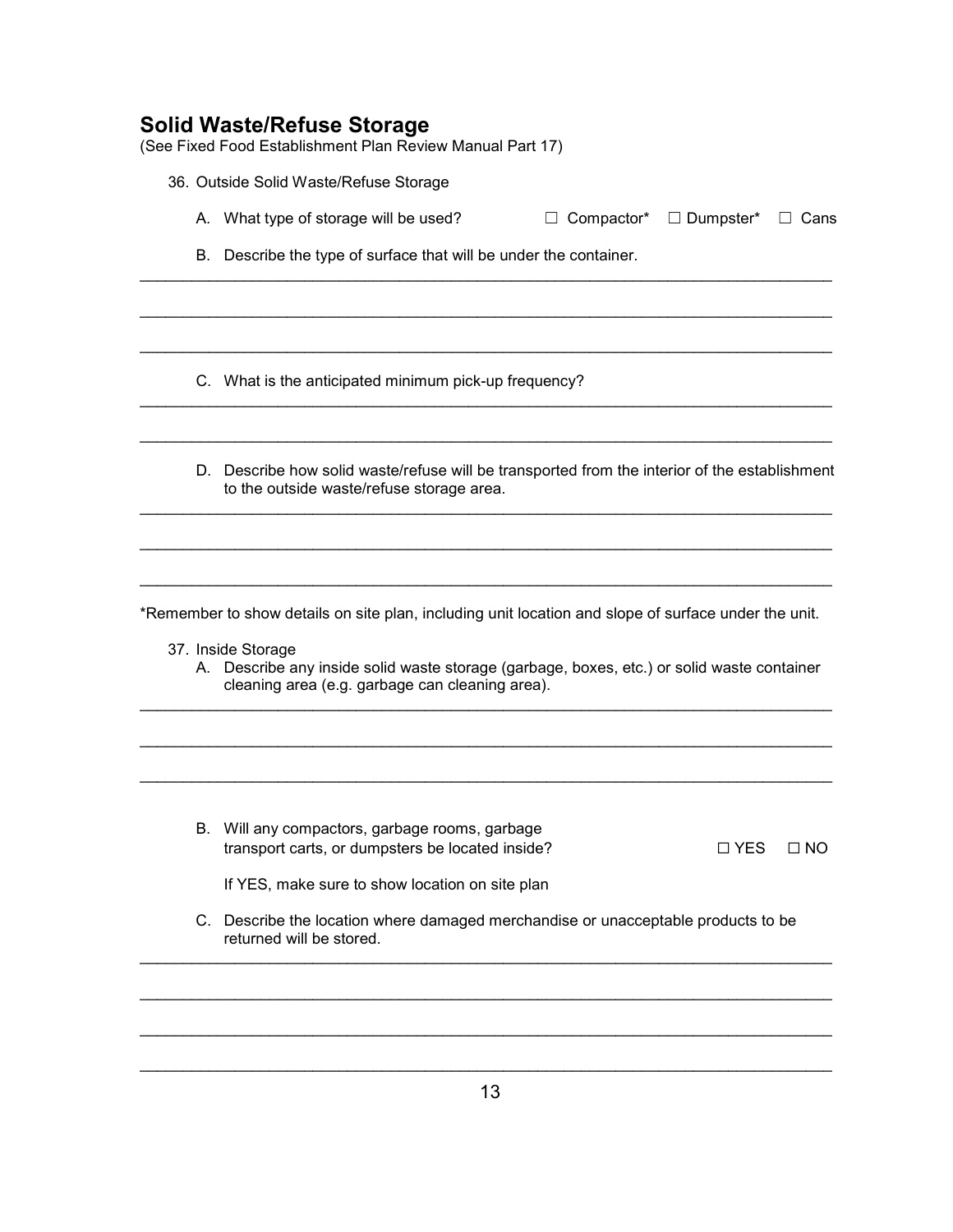| D. Describe how and where waste grease from equipment such as fryers will be handled |
|--------------------------------------------------------------------------------------|
| and stored.                                                                          |

E. Describe how and where redeemables/returnables/recyclables will be stored.

F. Mark the types of materials that will be recycled.

 $\square$  Glass  $\square$  Metal  $\square$  Paper □ Cardboard  $\square$  Plastic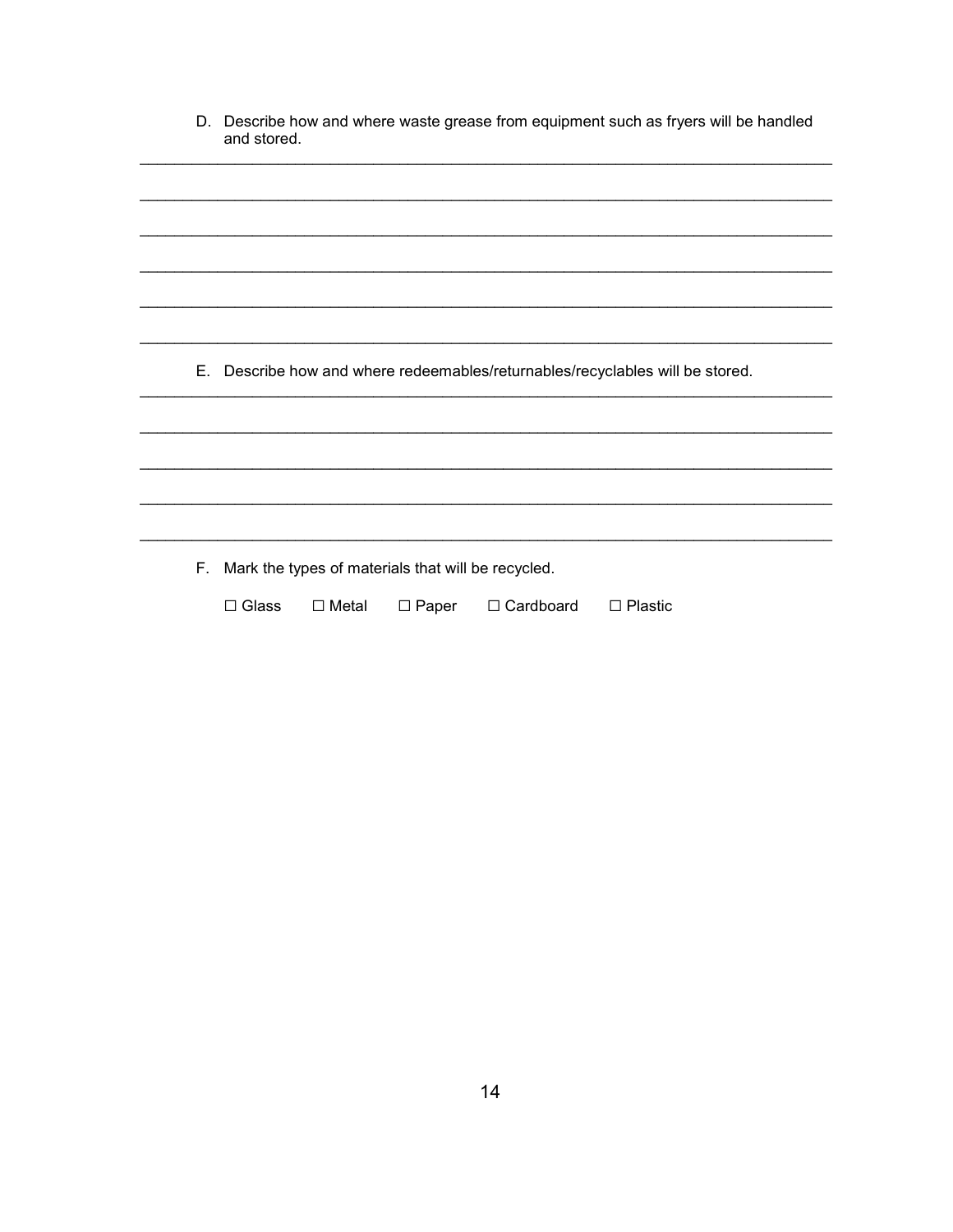## **Plumbing Cross-Connections**

(See Fixed Food Establishment Plan Review Manual Part 12)

The following technical information is needed on the proposed plumbing. This section is best completed by a qualified plumber, architect or engineer. Be sure to include all devices, equipment and fixtures that have crossconnection protection. Remember to complete both the water supply and sewage disposal sections (e.g., a dishwasher may have an AVB on the water supply and an air-gapped drain). Mark appropriate boxes. Backflow Prevention Device Abbreviations

**AVB**=atmospheric *vacuum breaker* **PVB**=pressure *vacuum breaker*

**RPZ**=reduced pressure principle *backflow* preventer **DC w/AV**= Double check valve with an atmospheric vent

|                                                                | <b>Sewage Disposal</b> |              | <b>Water Supply</b> |            |            |            |             |      |     |
|----------------------------------------------------------------|------------------------|--------------|---------------------|------------|------------|------------|-------------|------|-----|
| <b>Fixture</b>                                                 | Air                    | Air          | <b>Direct</b>       | <b>AVB</b> | <b>PVB</b> | <b>RPZ</b> | Hose        | DC   | Air |
|                                                                | Gap                    | <b>Break</b> | Connect             |            |            |            | <b>Bibb</b> | w/AV | Gap |
| 38. Dishwasher                                                 |                        |              |                     |            |            |            |             |      |     |
| 39. Glasswasher                                                |                        |              |                     |            |            |            |             |      |     |
| 40. Garbage grinder                                            |                        |              |                     |            |            |            |             |      |     |
| 41. Ice machine                                                |                        |              |                     |            |            |            |             |      |     |
| 42. Ice storage bin                                            |                        |              |                     |            |            |            |             |      |     |
| 43. Mop sink                                                   |                        |              |                     |            |            |            |             |      |     |
| 44. 3-compartment sink                                         |                        |              |                     |            |            |            |             |      |     |
| 45. Culinary (food preparation)<br>Sink                        |                        |              |                     |            |            |            |             |      |     |
| 46. Other sinks, except<br>handsinks, (1 or 2<br>compartments) |                        |              |                     |            |            |            |             |      |     |
| 47. Steam tables/Bain-marie                                    |                        |              |                     |            |            |            |             |      |     |
| 48. Dipper wells                                               |                        |              |                     |            |            |            |             |      |     |
| 49. Hose connections                                           |                        |              |                     |            |            |            |             |      |     |
| 50. Refrigeration condensate                                   |                        |              |                     |            |            |            |             |      |     |
| drain lines<br>51. Beverage dispenser with                     |                        |              |                     |            |            |            |             |      |     |
| carbonator                                                     |                        |              |                     |            |            |            |             |      |     |
| 52. Water softener drain                                       |                        |              |                     |            |            |            |             |      |     |
| 53. Walk-in floor drain                                        |                        |              |                     |            |            |            |             |      |     |
| 54. Wok range                                                  |                        |              |                     |            |            |            |             |      |     |
| 55. Chemical dispenser                                         |                        |              |                     |            |            |            |             |      |     |
| 56. Outside sprinkler or<br>irrigation system                  |                        |              |                     |            |            |            |             |      |     |
| 57. Power washer                                               |                        |              |                     |            |            |            |             |      |     |
| 58. Retractable hose reel                                      |                        |              |                     |            |            |            |             |      |     |
| 59. Toilet                                                     |                        |              |                     |            |            |            |             |      |     |
| 60. Urinal                                                     |                        |              |                     |            |            |            |             |      |     |
| 61. Boiler                                                     |                        |              |                     |            |            |            |             |      |     |
| 62. Espresso machine                                           |                        |              |                     |            |            |            |             |      |     |
| 63. Combi-style oven                                           |                        |              |                     |            |            |            |             |      |     |
| 64. Kettle                                                     |                        |              |                     |            |            |            |             |      |     |
| 65. Rethermalizer                                              |                        |              |                     |            |            |            |             |      |     |
| 66. Steamer                                                    |                        |              |                     |            |            |            |             |      |     |
| 67. Overhead spray rinse                                       |                        |              |                     |            |            |            |             |      |     |
| 68. Hot water dispenser                                        |                        |              |                     |            |            |            |             |      |     |
| 69. Coffee machines, juice<br>dispensers or other non-         |                        |              |                     |            |            |            |             |      |     |
| carbonated beverage                                            |                        |              |                     |            |            |            |             |      |     |
| dispensers                                                     |                        |              |                     |            |            |            |             |      |     |
| 70. Other (describe):                                          |                        |              |                     |            |            |            |             |      |     |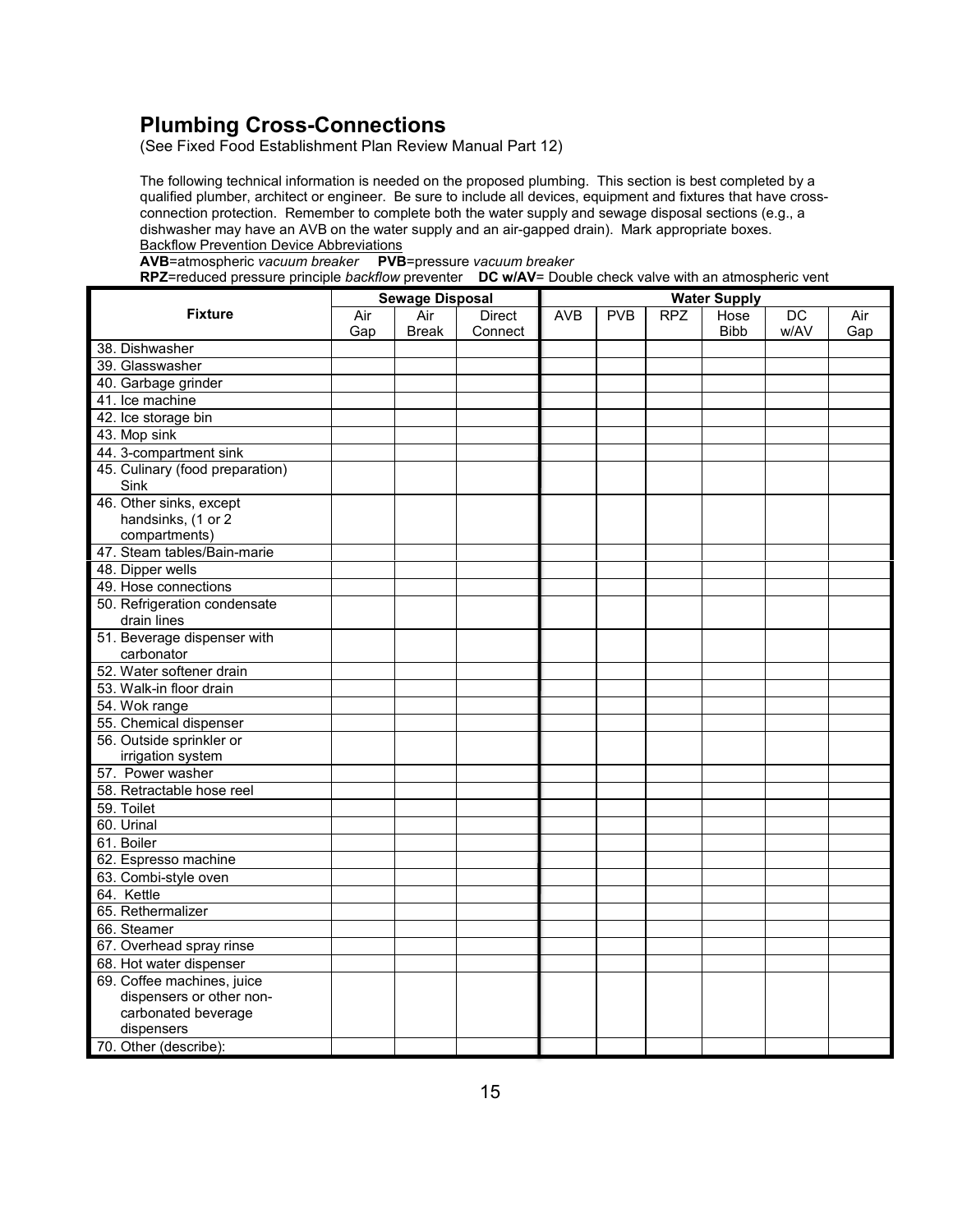## **Formula Information**

Several calculations are utilized to determine if there will be adequate hot water, dry storage space and refrigerated storage space. This information requested on the following two pages provides the necessary data for performing calculations. See the plan review manual for formulas and directions. **While the following information will be used to provide a good calculated baseline of how much hot water, refrigerated storage, and dry storage space may be needed, your regulatory agency does have the authority to adjust these calculated amounts based upon the specific operations of your facility.** 

71. Hot Water

(See Fixed Food Establishment Plan Review Manual Part 12)

| List each plumbing fixture that has a hot water supply line. Each fixture | <b>Fixture Count</b> |
|---------------------------------------------------------------------------|----------------------|
| should only be listed once.                                               |                      |
| Handsinks (not including restroom sinks)                                  |                      |
| <b>Restroom Sinks</b>                                                     |                      |
| <b>Single Compartment Sink</b>                                            |                      |
| Double Compartment Sink                                                   |                      |
| Triple (three) Compartment Sink                                           |                      |
| <b>Food Preparation Sink</b>                                              |                      |
| <b>Overhead Spray Rinse</b>                                               |                      |
| Bar Sink-three compartment                                                |                      |
| Bar Sink-four compartment                                                 |                      |
| Cook Sink                                                                 |                      |
| <b>Hot Water Filling Faucet</b>                                           |                      |
| Steam Table/Bain-Marie                                                    |                      |
| Coffee Urn                                                                |                      |
| Kettle Stand                                                              |                      |
| Garbage Can Washer                                                        |                      |
| 9 & 12 lb. Clothes Washer                                                 |                      |
| 16 lb. Clothes Washer                                                     |                      |
| <b>Shower Heads</b>                                                       |                      |
| Mop Sink                                                                  |                      |
| Dump Sink                                                                 |                      |
| Dishmachine/Glasswasher                                                   |                      |
| Other (describe):                                                         |                      |
| Other (describe):                                                         |                      |

72. Water Heater

|                                                                                  |    | Model #: __________________________ |
|----------------------------------------------------------------------------------|----|-------------------------------------|
| A. Water heater proposed size:                                                   |    |                                     |
|                                                                                  | Or |                                     |
| B. Water heater storage capacity in gallons: ___________________________________ |    |                                     |
| C. Water heater recovery rate @100°F:                                            |    |                                     |
|                                                                                  |    |                                     |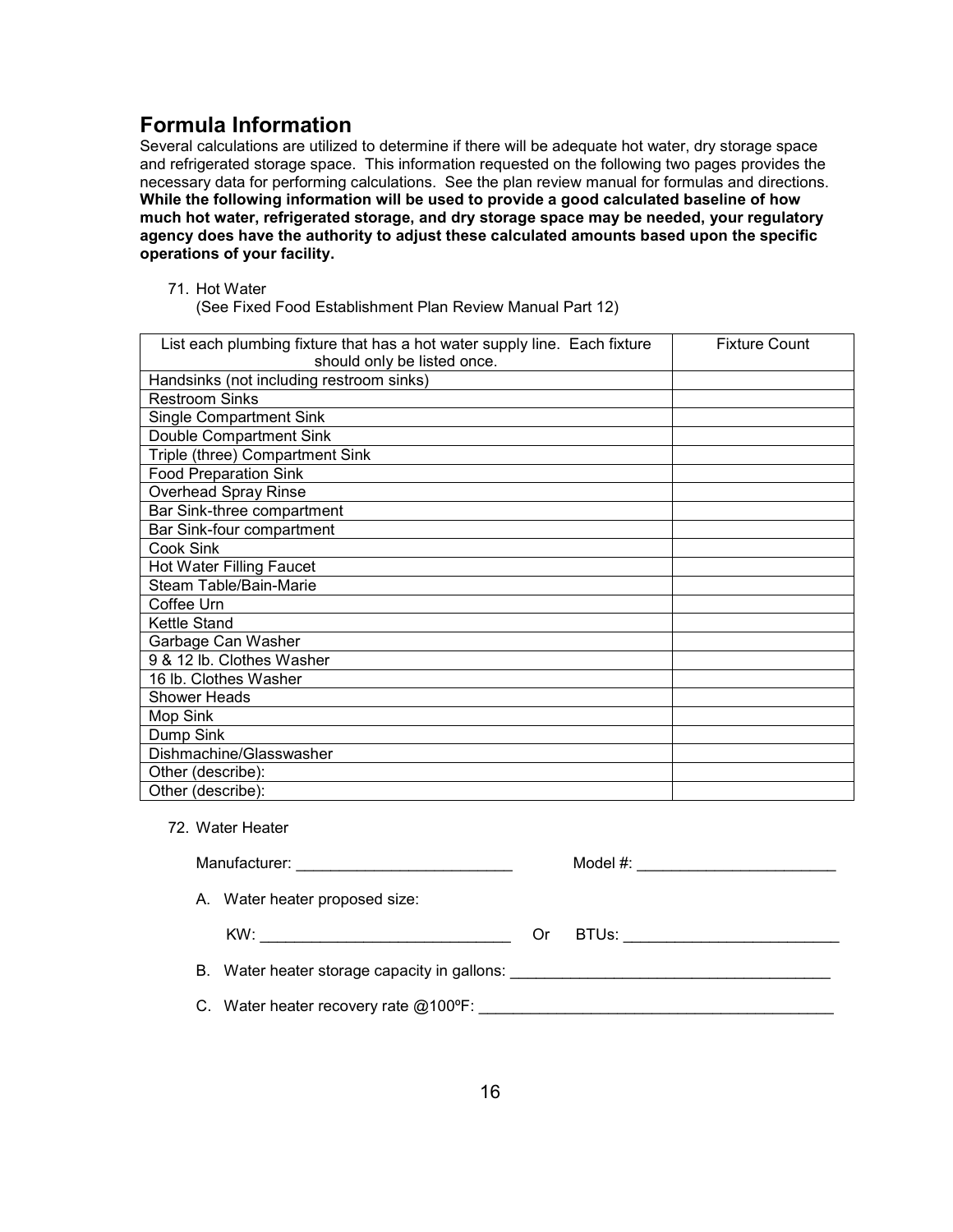| Gallons per minute @ 70°F rise:<br>______________ |
|---------------------------------------------------|
|---------------------------------------------------|

and

Gallons per minute @ 100°F rise: \_\_\_\_\_\_\_\_\_\_\_\_\_\_\_\_\_\_\_\_\_\_\_\_\_\_\_\_\_\_\_\_\_\_\_\_\_\_\_\_\_\_\_

#### **Attach information for any additional water heaters. Specify what area each water heater services and whether units will be installed in series or parallel.**

73. Dishmachine Booster Heater:

| Manufacturer:                 |        | Model #: |
|-------------------------------|--------|----------|
| Booster heater proposed size: |        |          |
| KW:                           | $($ )r | BTUs:    |

Refrigerated and Dry Food Storage

(See Fixed Food Establishment Plan Review Manual Parts 3 & 7)

It is essential that a reliable estimate be made of the number of meals/customers that are served between deliveries to calculate dry and refrigerated storage capacities.

| A. # meal/customers estimated to be served per day:                            |  |                                                                                        |  |  |
|--------------------------------------------------------------------------------|--|----------------------------------------------------------------------------------------|--|--|
|                                                                                |  | B. # days between deliveries: Dry food ______________ Refrigerated food ______________ |  |  |
| $C.$ # meals/customers between                                                 |  |                                                                                        |  |  |
| Please describe any assumption made in determining the meal quantity estimate. |  |                                                                                        |  |  |
|                                                                                |  |                                                                                        |  |  |
|                                                                                |  |                                                                                        |  |  |
|                                                                                |  |                                                                                        |  |  |
|                                                                                |  |                                                                                        |  |  |
|                                                                                |  |                                                                                        |  |  |
|                                                                                |  |                                                                                        |  |  |
|                                                                                |  |                                                                                        |  |  |

\_\_\_\_\_\_\_\_\_\_\_\_\_\_\_\_\_\_\_\_\_\_\_\_\_\_\_\_\_\_\_\_\_\_\_\_\_\_\_\_\_\_\_\_\_\_\_\_\_\_\_\_\_\_\_\_\_\_\_\_\_\_\_\_\_\_\_\_\_\_\_\_\_\_\_\_\_\_\_\_

\_\_\_\_\_\_\_\_\_\_\_\_\_\_\_\_\_\_\_\_\_\_\_\_\_\_\_\_\_\_\_\_\_\_\_\_\_\_\_\_\_\_\_\_\_\_\_\_\_\_\_\_\_\_\_\_\_\_\_\_\_\_\_\_\_\_\_\_\_\_\_\_\_\_\_\_\_\_\_\_

\_\_\_\_\_\_\_\_\_\_\_\_\_\_\_\_\_\_\_\_\_\_\_\_\_\_\_\_\_\_\_\_\_\_\_\_\_\_\_\_\_\_\_\_\_\_\_\_\_\_\_\_\_\_\_\_\_\_\_\_\_\_\_\_\_\_\_\_\_\_\_\_\_\_\_\_\_\_\_\_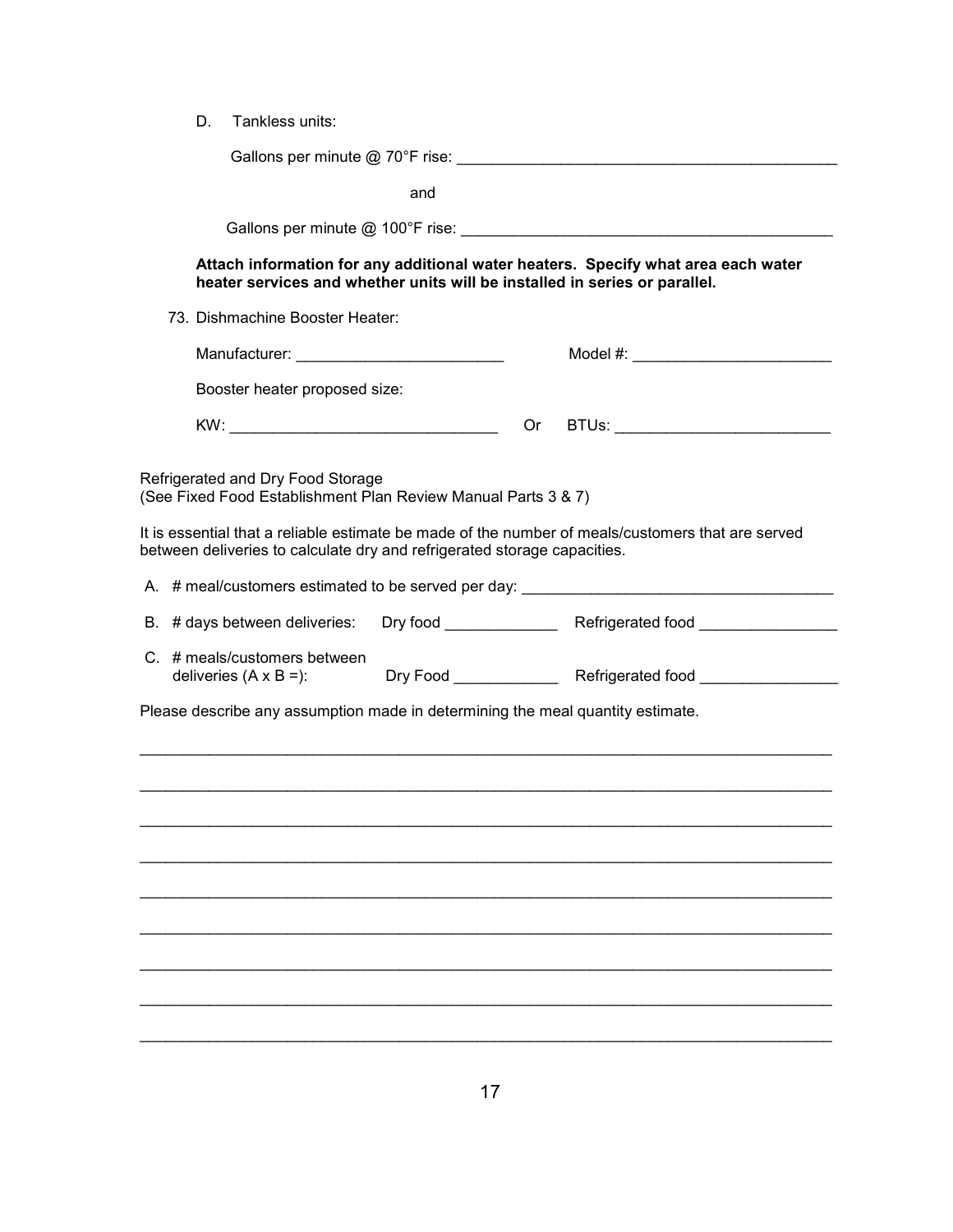#### 74. Refrigerated/Freezer Storage (See Fixed Food Establishment Plan Review Manual Part 3)

Working, preparation or line refrigerators/freezers should not be included in this section. While these types of units may be needed in the operation of your facility, these are not intended for long term cold storage.

| Walk-in Item # | **Interior Usable Height (ft) | Interior Length (ft) | Interior Width (ft) |
|----------------|-------------------------------|----------------------|---------------------|
|                |                               |                      |                     |
|                |                               |                      |                     |
|                |                               |                      |                     |
|                |                               |                      |                     |
|                |                               |                      |                     |
|                |                               |                      |                     |

\*\*The usable height within a walk-in is the space available for storage. Food is to be stored 6" from the floor and generally 12" to 18" from the ceiling of the unit.

| Reach in Item # | Interior Depth (in) | Interior Width (in) | Interior Height (in) |
|-----------------|---------------------|---------------------|----------------------|
|                 |                     |                     |                      |
|                 |                     |                     |                      |
|                 |                     |                     |                      |
|                 |                     |                     |                      |
|                 |                     |                     |                      |
|                 |                     |                     |                      |
|                 |                     |                     |                      |
|                 |                     |                     |                      |
|                 |                     |                     |                      |
|                 |                     |                     |                      |

Will the reported cold storage space be utilized for storage of bulky food items (e.g. boxes of whole produce, kegs, large meat boxes, bottled beverage), storage of any non-food items or for any food preparation processes (e.g. cutting of meat, drying/aging/fermentation of food)?  $□$  YES  $□$  NO

If YES, what units, or what percentage of the reported cold storage space, will be used for these purposes?

\_\_\_\_\_\_\_\_\_\_\_\_\_\_\_\_\_\_\_\_\_\_\_\_\_\_\_\_\_\_\_\_\_\_\_\_\_\_\_\_\_\_\_\_\_\_\_\_\_\_\_\_\_\_\_\_\_\_\_\_\_\_\_\_\_\_\_\_\_\_\_\_\_\_\_\_\_\_\_\_

#### 75. Dry Storage

(See Fixed Food Establishment Plan Review Manual Part 7)

\*Storage Rooms

| <b>UNIQUE INVOITS</b>     |                      |                     |                   |  |  |
|---------------------------|----------------------|---------------------|-------------------|--|--|
| **Usable room height (ft) | Interior Length (ft) | Interior Width (ft) | ***% Usable Floor |  |  |
|                           |                      |                     | Space             |  |  |
|                           |                      |                     |                   |  |  |
|                           |                      |                     |                   |  |  |
|                           |                      |                     |                   |  |  |
|                           |                      |                     |                   |  |  |
|                           |                      |                     |                   |  |  |
|                           |                      |                     |                   |  |  |

\*Please note the location of any auxiliary storage (e.g. outside storage) on site plans.

\*\*To determine usable height, determine height from floor to ceiling, then subtract height of food off floor (usually 6") and height of food from ceiling (usually 12-18"). Average usable height is 4 to 7 feet. \*\*\*% Usable Floor Space is the actual percentage of floor space available for storage, this is typically 0.3 to 0.8 (30% to 80%).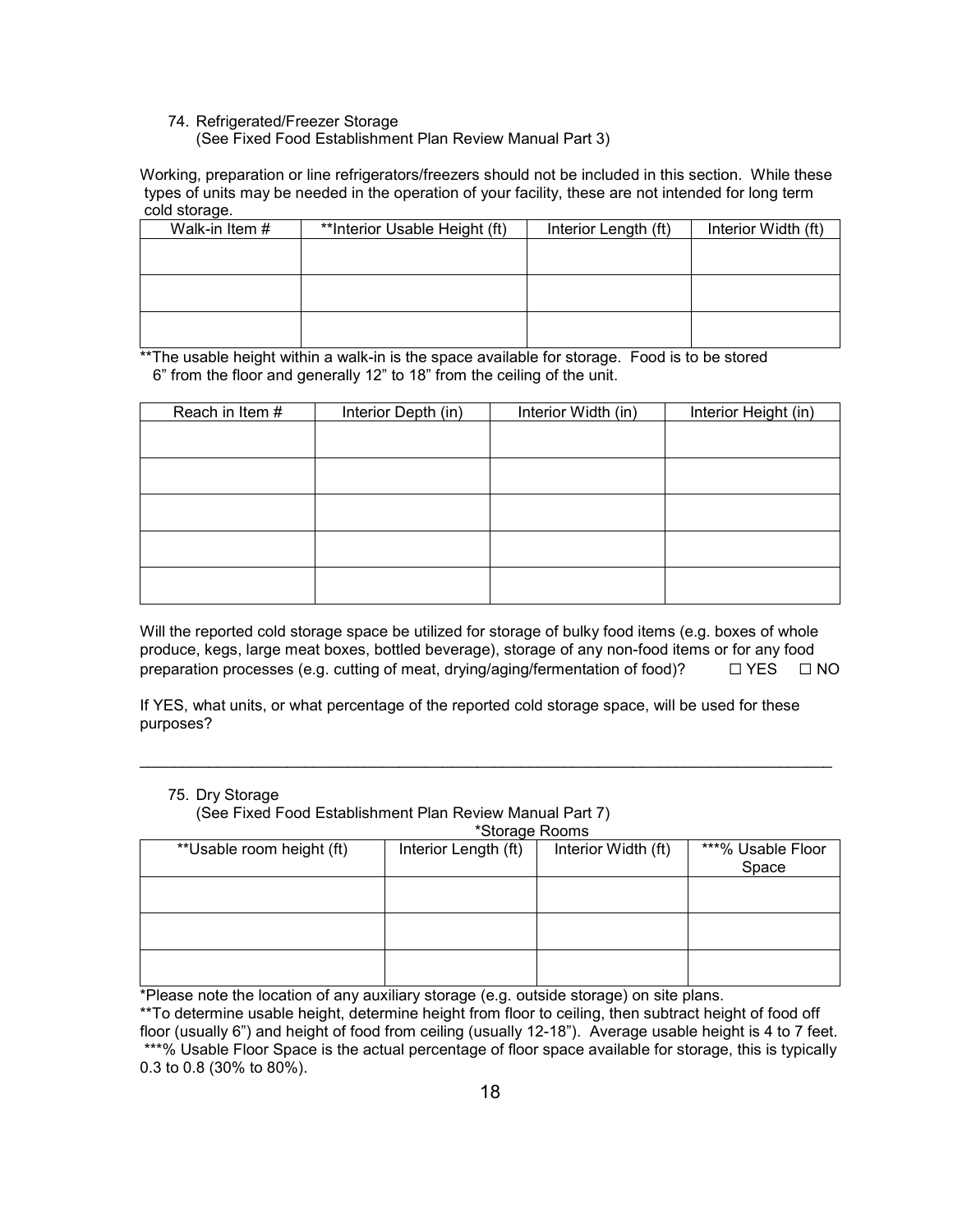Or, if there is no dry storage room proposed, report all dry storage shelf dimensions:

|                                      |                     | <b>Storage Shelving</b>                     |                          |                        |
|--------------------------------------|---------------------|---------------------------------------------|--------------------------|------------------------|
| Length of Shelf<br>(f <sup>t</sup> ) | Depth of Shelf (ft) | Clearance/Height<br>between Shelves<br>(ft) | # of Shelves per<br>Unit | # of Units<br>Proposed |
|                                      |                     |                                             |                          |                        |
|                                      |                     |                                             |                          |                        |
|                                      |                     |                                             |                          |                        |
|                                      |                     |                                             |                          |                        |

Will the reported dry storage space be utilized for storage of non-food items such as equipment/utensils, cleaning supplies, maintenance supplies, empty bottles/cans, linens, promotional items, etc.? ☐ YES ☐ NO

If YES, what shelving units, or what percentage of the reported dry storage space, will be used for this purpose?

\_\_\_\_\_\_\_\_\_\_\_\_\_\_\_\_\_\_\_\_\_\_\_\_\_\_\_\_\_\_\_\_\_\_\_\_\_\_\_\_\_\_\_\_\_\_\_\_\_\_\_\_\_\_\_\_\_\_\_\_\_\_\_\_\_\_\_\_\_\_\_\_\_\_\_\_\_\_\_\_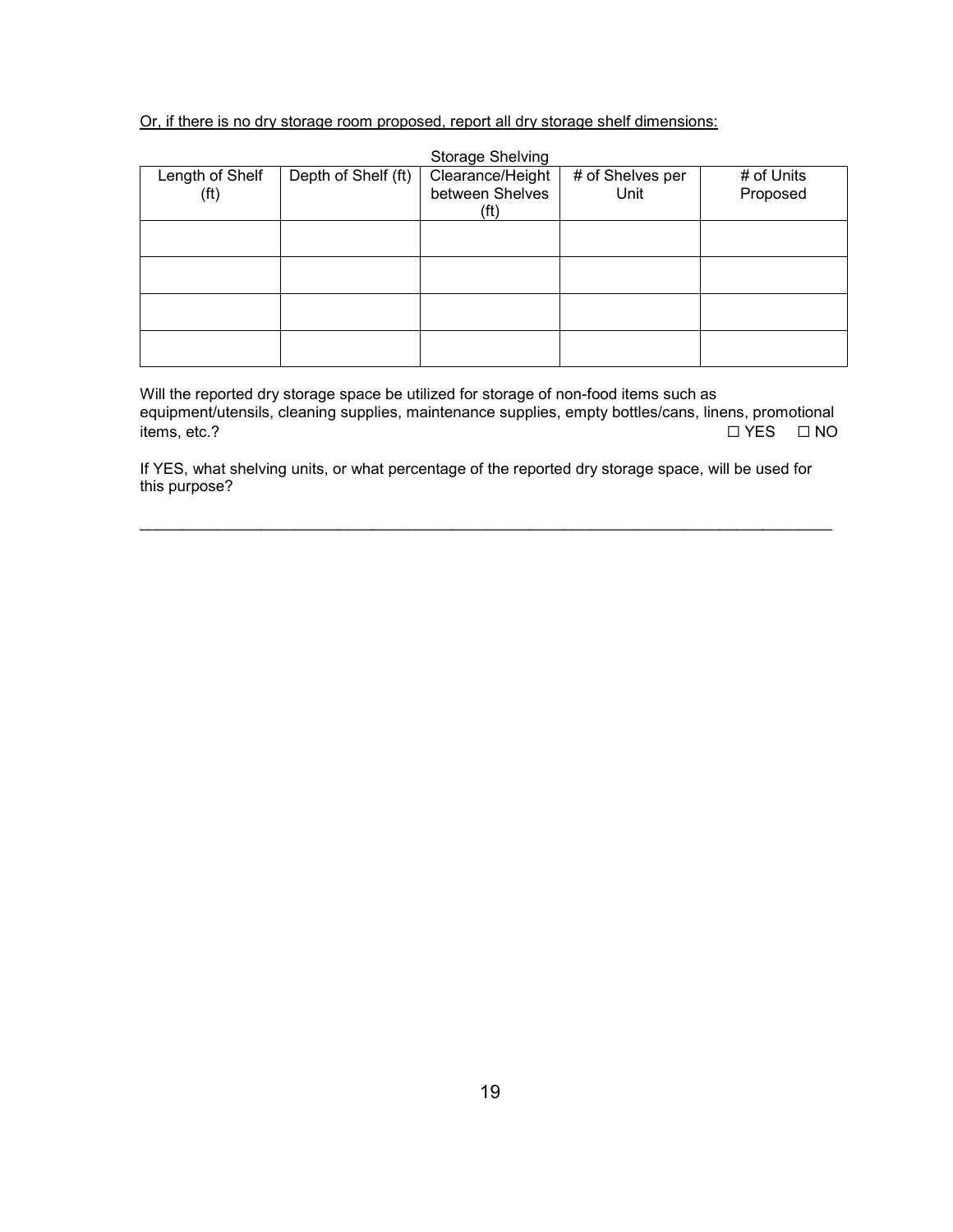# **Ventilation**

(See Fixed Food Establishment Plan Review Manual Part 15)

Sufficient ventilation is needed to keep rooms free of excessive heat, steam, condensation, vapors, obnoxious odors, smoke and fumes.

| 76. List the equipment that will be underneath a ventilation hood or will utilize a ventless system |  |
|-----------------------------------------------------------------------------------------------------|--|
| and mark the type of ventilation proposed for that equipment.                                       |  |

| Equipment | Type I Hood | Type II Hood | Ventless |
|-----------|-------------|--------------|----------|
|           |             |              |          |
|           |             |              |          |
|           |             |              |          |
|           |             |              |          |
|           |             |              |          |
|           |             |              |          |
|           |             |              |          |
|           |             |              |          |
|           |             |              |          |
|           |             |              |          |
|           |             |              |          |
|           |             |              |          |
|           |             |              |          |
|           |             |              |          |
|           |             |              |          |
|           |             |              |          |
|           |             |              |          |
|           |             |              |          |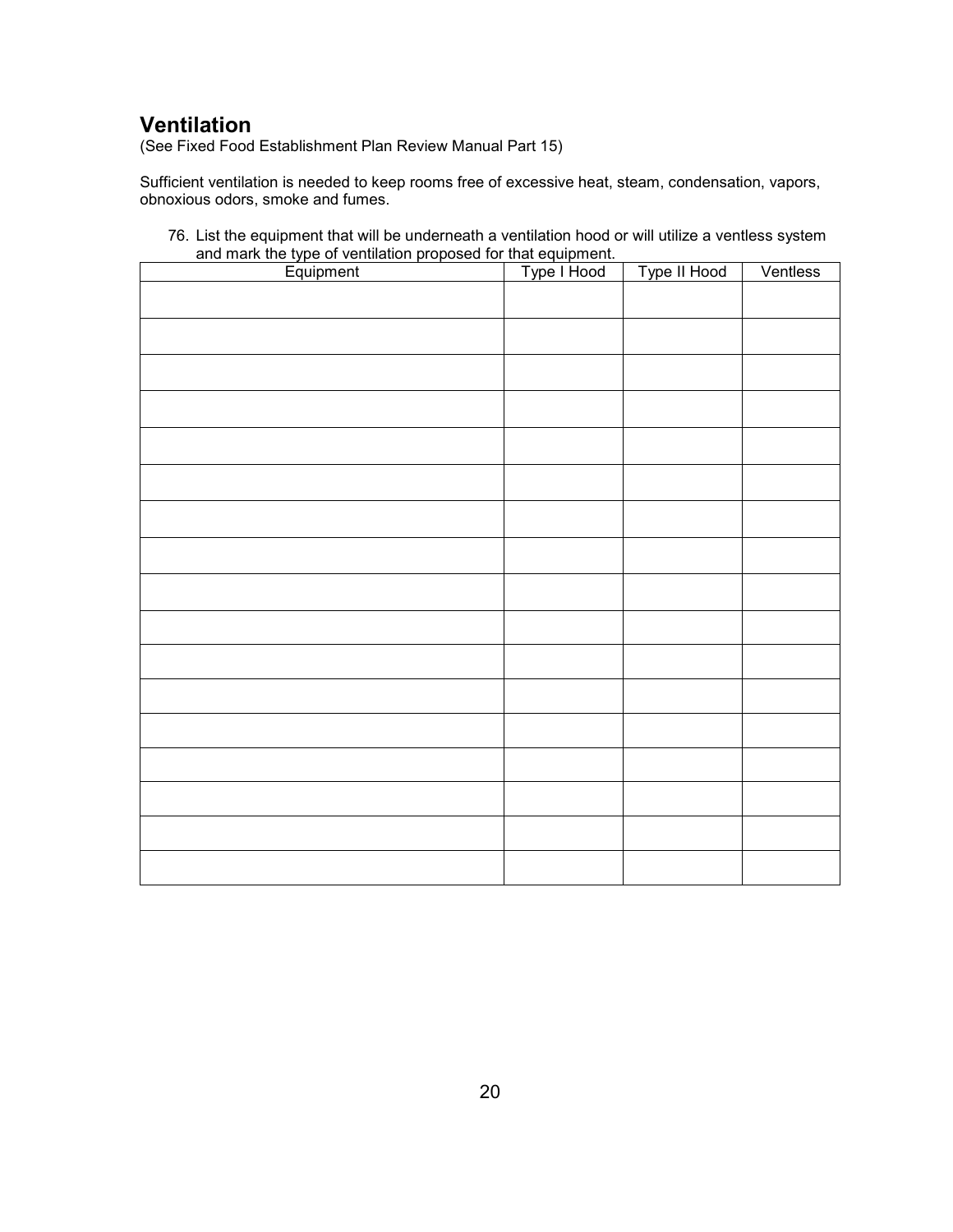## **Open Dining, Exposed Food Preparation Areas & Outdoor Cooking Operations**

(See Fixed Food Establishment Plan Review Manual Part 18)

77. Will your facility have a dining area that will be exposed to the outdoors by being located directly outdoors OR by having walls, windows, or doors that can be opened, exposing the dining area to the outdoor environment? ☐ YES ☐ NO

If YES, explain how you intend to protect your kitchen and any food, utensils, and food equipment located in the dining area from outdoor contamination and pest entry (e.g. using air curtains, screens, tight fitting doors, etc.).

\_\_\_\_\_\_\_\_\_\_\_\_\_\_\_\_\_\_\_\_\_\_\_\_\_\_\_\_\_\_\_\_\_\_\_\_\_\_\_\_\_\_\_\_\_\_\_\_\_\_\_\_\_\_\_\_\_\_\_\_\_\_\_\_\_\_\_\_\_\_\_\_\_\_\_\_\_\_\_\_

\_\_\_\_\_\_\_\_\_\_\_\_\_\_\_\_\_\_\_\_\_\_\_\_\_\_\_\_\_\_\_\_\_\_\_\_\_\_\_\_\_\_\_\_\_\_\_\_\_\_\_\_\_\_\_\_\_\_\_\_\_\_\_\_\_\_\_\_\_\_\_\_\_\_\_\_\_\_\_\_

\_\_\_\_\_\_\_\_\_\_\_\_\_\_\_\_\_\_\_\_\_\_\_\_\_\_\_\_\_\_\_\_\_\_\_\_\_\_\_\_\_\_\_\_\_\_\_\_\_\_\_\_\_\_\_\_\_\_\_\_\_\_\_\_\_\_\_\_\_\_\_\_\_\_\_\_\_\_\_\_

\_\_\_\_\_\_\_\_\_\_\_\_\_\_\_\_\_\_\_\_\_\_\_\_\_\_\_\_\_\_\_\_\_\_\_\_\_\_\_\_\_\_\_\_\_\_\_\_\_\_\_\_\_\_\_\_\_\_\_\_\_\_\_\_\_\_\_\_\_\_\_\_\_\_\_\_\_\_\_\_

\_\_\_\_\_\_\_\_\_\_\_\_\_\_\_\_\_\_\_\_\_\_\_\_\_\_\_\_\_\_\_\_\_\_\_\_\_\_\_\_\_\_\_\_\_\_\_\_\_\_\_\_\_\_\_\_\_\_\_\_\_\_\_\_\_\_\_\_\_\_\_\_\_\_\_\_\_\_\_\_

\_\_\_\_\_\_\_\_\_\_\_\_\_\_\_\_\_\_\_\_\_\_\_\_\_\_\_\_\_\_\_\_\_\_\_\_\_\_\_\_\_\_\_\_\_\_\_\_\_\_\_\_\_\_\_\_\_\_\_\_\_\_\_\_\_\_\_\_\_\_\_\_\_\_\_\_\_\_\_\_

\_\_\_\_\_\_\_\_\_\_\_\_\_\_\_\_\_\_\_\_\_\_\_\_\_\_\_\_\_\_\_\_\_\_\_\_\_\_\_\_\_\_\_\_\_\_\_\_\_\_\_\_\_\_\_\_\_\_\_\_\_\_\_\_\_\_\_\_\_\_\_\_\_\_\_\_\_\_\_\_

\_\_\_\_\_\_\_\_\_\_\_\_\_\_\_\_\_\_\_\_\_\_\_\_\_\_\_\_\_\_\_\_\_\_\_\_\_\_\_\_\_\_\_\_\_\_\_\_\_\_\_\_\_\_\_\_\_\_\_\_\_\_\_\_\_\_\_\_\_\_\_\_\_\_\_\_\_\_\_\_

\_\_\_\_\_\_\_\_\_\_\_\_\_\_\_\_\_\_\_\_\_\_\_\_\_\_\_\_\_\_\_\_\_\_\_\_\_\_\_\_\_\_\_\_\_\_\_\_\_\_\_\_\_\_\_\_\_\_\_\_\_\_\_\_\_\_\_\_\_\_\_\_\_\_\_\_\_\_\_\_

\_\_\_\_\_\_\_\_\_\_\_\_\_\_\_\_\_\_\_\_\_\_\_\_\_\_\_\_\_\_\_\_\_\_\_\_\_\_\_\_\_\_\_\_\_\_\_\_\_\_\_\_\_\_\_\_\_\_\_\_\_\_\_\_\_\_\_\_\_\_\_\_\_\_\_\_\_\_\_\_

\_\_\_\_\_\_\_\_\_\_\_\_\_\_\_\_\_\_\_\_\_\_\_\_\_\_\_\_\_\_\_\_\_\_\_\_\_\_\_\_\_\_\_\_\_\_\_\_\_\_\_\_\_\_\_\_\_\_\_\_\_\_\_\_\_\_\_\_\_\_\_\_\_\_\_\_\_\_\_\_

\_\_\_\_\_\_\_\_\_\_\_\_\_\_\_\_\_\_\_\_\_\_\_\_\_\_\_\_\_\_\_\_\_\_\_\_\_\_\_\_\_\_\_\_\_\_\_\_\_\_\_\_\_\_\_\_\_\_\_\_\_\_\_\_\_\_\_\_\_\_\_\_\_\_\_\_\_\_\_\_

\_\_\_\_\_\_\_\_\_\_\_\_\_\_\_\_\_\_\_\_\_\_\_\_\_\_\_\_\_\_\_\_\_\_\_\_\_\_\_\_\_\_\_\_\_\_\_\_\_\_\_\_\_\_\_\_\_\_\_\_\_\_\_\_\_\_\_\_\_\_\_\_\_\_\_\_\_\_\_\_

\_\_\_\_\_\_\_\_\_\_\_\_\_\_\_\_\_\_\_\_\_\_\_\_\_\_\_\_\_\_\_\_\_\_\_\_\_\_\_\_\_\_\_\_\_\_\_\_\_\_\_\_\_\_\_\_\_\_\_\_\_\_\_\_\_\_\_\_\_\_\_\_\_\_\_\_\_\_\_\_

\_\_\_\_\_\_\_\_\_\_\_\_\_\_\_\_\_\_\_\_\_\_\_\_\_\_\_\_\_\_\_\_\_\_\_\_\_\_\_\_\_\_\_\_\_\_\_\_\_\_\_\_\_\_\_\_\_\_\_\_\_\_\_\_\_\_\_\_\_\_\_\_\_\_\_\_\_\_\_\_

\_\_\_\_\_\_\_\_\_\_\_\_\_\_\_\_\_\_\_\_\_\_\_\_\_\_\_\_\_\_\_\_\_\_\_\_\_\_\_\_\_\_\_\_\_\_\_\_\_\_\_\_\_\_\_\_\_\_\_\_\_\_\_\_\_\_\_\_\_\_\_\_\_\_\_\_\_\_\_\_

78. Will there be an outdoor food preparation or cooking area at the facility?  $□$  YES  $□$  NO If YES, answer the following questions:

A. What food items are you intending to prepare/cook outdoors?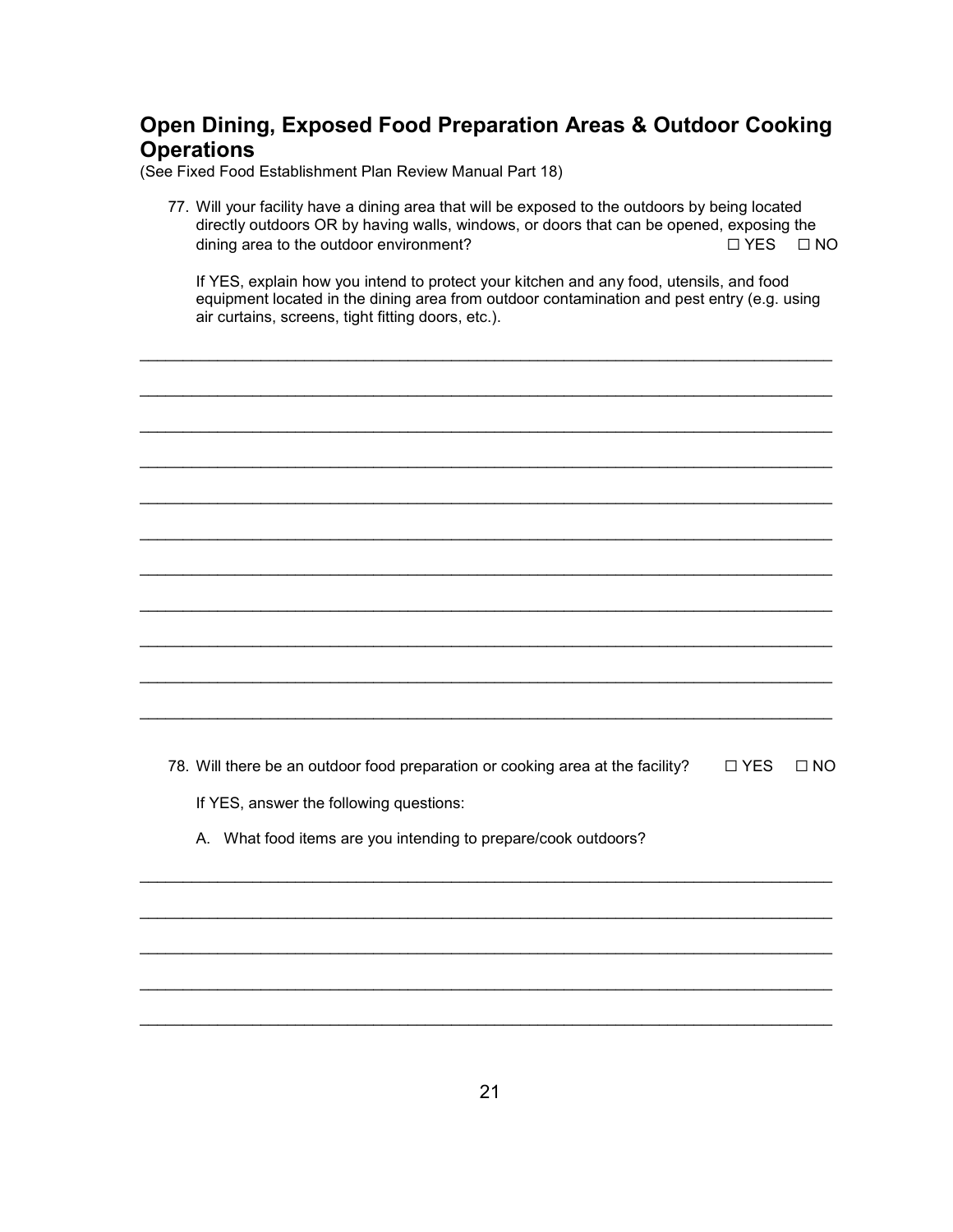B. What food equipment will be used for outdoor preparation/cooking and will this equipment be portable or permanently fixed outdoors? Complete following chart and mark appropriate boxes.

| Outdoor Equipment | Portable | Permanent |
|-------------------|----------|-----------|
|                   |          |           |
|                   |          |           |
|                   |          |           |
|                   |          |           |
|                   |          |           |
|                   |          |           |
|                   |          |           |
|                   |          |           |
|                   |          |           |
|                   |          |           |

C. How do you intend to transport food between the outdoor preparation/cooking area and the interior of the kitchen?

D. How will handwashing be addressed at the outdoor preparation/cooking area?

\_\_\_\_\_\_\_\_\_\_\_\_\_\_\_\_\_\_\_\_\_\_\_\_\_\_\_\_\_\_\_\_\_\_\_\_\_\_\_\_\_\_\_\_\_\_\_\_\_\_\_\_\_\_\_\_\_\_\_\_\_\_\_\_\_\_\_\_\_\_\_\_\_\_\_\_\_\_\_\_

\_\_\_\_\_\_\_\_\_\_\_\_\_\_\_\_\_\_\_\_\_\_\_\_\_\_\_\_\_\_\_\_\_\_\_\_\_\_\_\_\_\_\_\_\_\_\_\_\_\_\_\_\_\_\_\_\_\_\_\_\_\_\_\_\_\_\_\_\_\_\_\_\_\_\_\_\_\_\_\_

\_\_\_\_\_\_\_\_\_\_\_\_\_\_\_\_\_\_\_\_\_\_\_\_\_\_\_\_\_\_\_\_\_\_\_\_\_\_\_\_\_\_\_\_\_\_\_\_\_\_\_\_\_\_\_\_\_\_\_\_\_\_\_\_\_\_\_\_\_\_\_\_\_\_\_\_\_\_\_\_

\_\_\_\_\_\_\_\_\_\_\_\_\_\_\_\_\_\_\_\_\_\_\_\_\_\_\_\_\_\_\_\_\_\_\_\_\_\_\_\_\_\_\_\_\_\_\_\_\_\_\_\_\_\_\_\_\_\_\_\_\_\_\_\_\_\_\_\_\_\_\_\_\_\_\_\_\_\_\_\_

\_\_\_\_\_\_\_\_\_\_\_\_\_\_\_\_\_\_\_\_\_\_\_\_\_\_\_\_\_\_\_\_\_\_\_\_\_\_\_\_\_\_\_\_\_\_\_\_\_\_\_\_\_\_\_\_\_\_\_\_\_\_\_\_\_\_\_\_\_\_\_\_\_\_\_\_\_\_\_\_

\_\_\_\_\_\_\_\_\_\_\_\_\_\_\_\_\_\_\_\_\_\_\_\_\_\_\_\_\_\_\_\_\_\_\_\_\_\_\_\_\_\_\_\_\_\_\_\_\_\_\_\_\_\_\_\_\_\_\_\_\_\_\_\_\_\_\_\_\_\_\_\_\_\_\_\_\_\_\_\_

\_\_\_\_\_\_\_\_\_\_\_\_\_\_\_\_\_\_\_\_\_\_\_\_\_\_\_\_\_\_\_\_\_\_\_\_\_\_\_\_\_\_\_\_\_\_\_\_\_\_\_\_\_\_\_\_\_\_\_\_\_\_\_\_\_\_\_\_\_\_\_\_\_\_\_\_\_\_\_\_

\_\_\_\_\_\_\_\_\_\_\_\_\_\_\_\_\_\_\_\_\_\_\_\_\_\_\_\_\_\_\_\_\_\_\_\_\_\_\_\_\_\_\_\_\_\_\_\_\_\_\_\_\_\_\_\_\_\_\_\_\_\_\_\_\_\_\_\_\_\_\_\_\_\_\_\_\_\_\_\_

\_\_\_\_\_\_\_\_\_\_\_\_\_\_\_\_\_\_\_\_\_\_\_\_\_\_\_\_\_\_\_\_\_\_\_\_\_\_\_\_\_\_\_\_\_\_\_\_\_\_\_\_\_\_\_\_\_\_\_\_\_\_\_\_\_\_\_\_\_\_\_\_\_\_\_\_\_\_\_\_

E. Where will the outdoor preparation/cooking area be located on the premises? Ensure this is indicated on your site plan.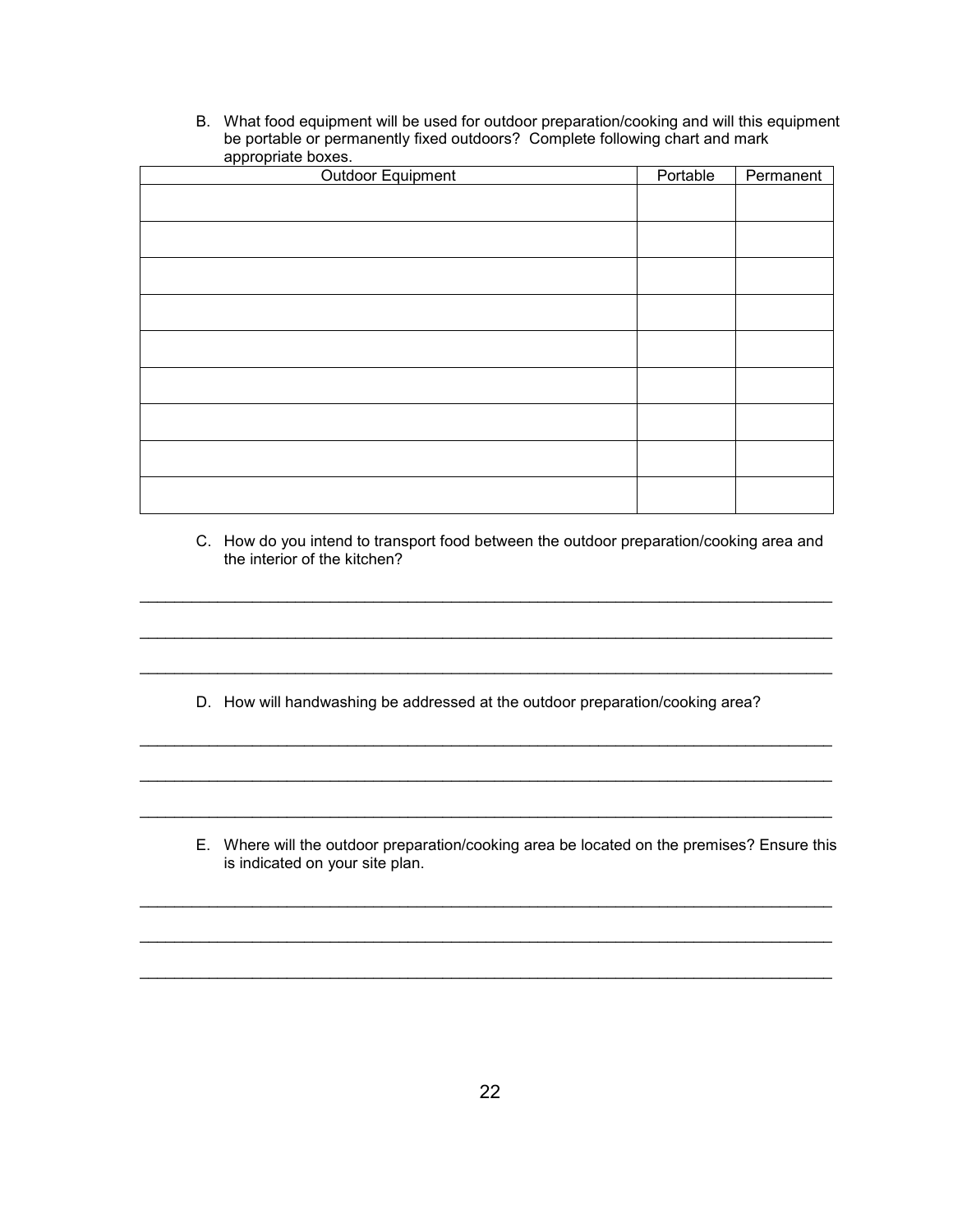|  |  |  |  |  |  |  | F. How will the outdoor preparation/cooking area be protected from unauthorized access? |  |
|--|--|--|--|--|--|--|-----------------------------------------------------------------------------------------|--|
|--|--|--|--|--|--|--|-----------------------------------------------------------------------------------------|--|

G. What overhead protection will be provided? What materials will be used?

H. Will walls be provided? If so, what materials will be used and what coving material will be provided?

I. What type of floor/ground will be present in the outdoor preparation/cooking area?

J. What type of cooking fuel will be used and how will refuse and waste ash be collected in the outdoor preparation/cooking area?

K. What lighting will be provided in the outdoor preparation/cooking area and how will it be shielded?